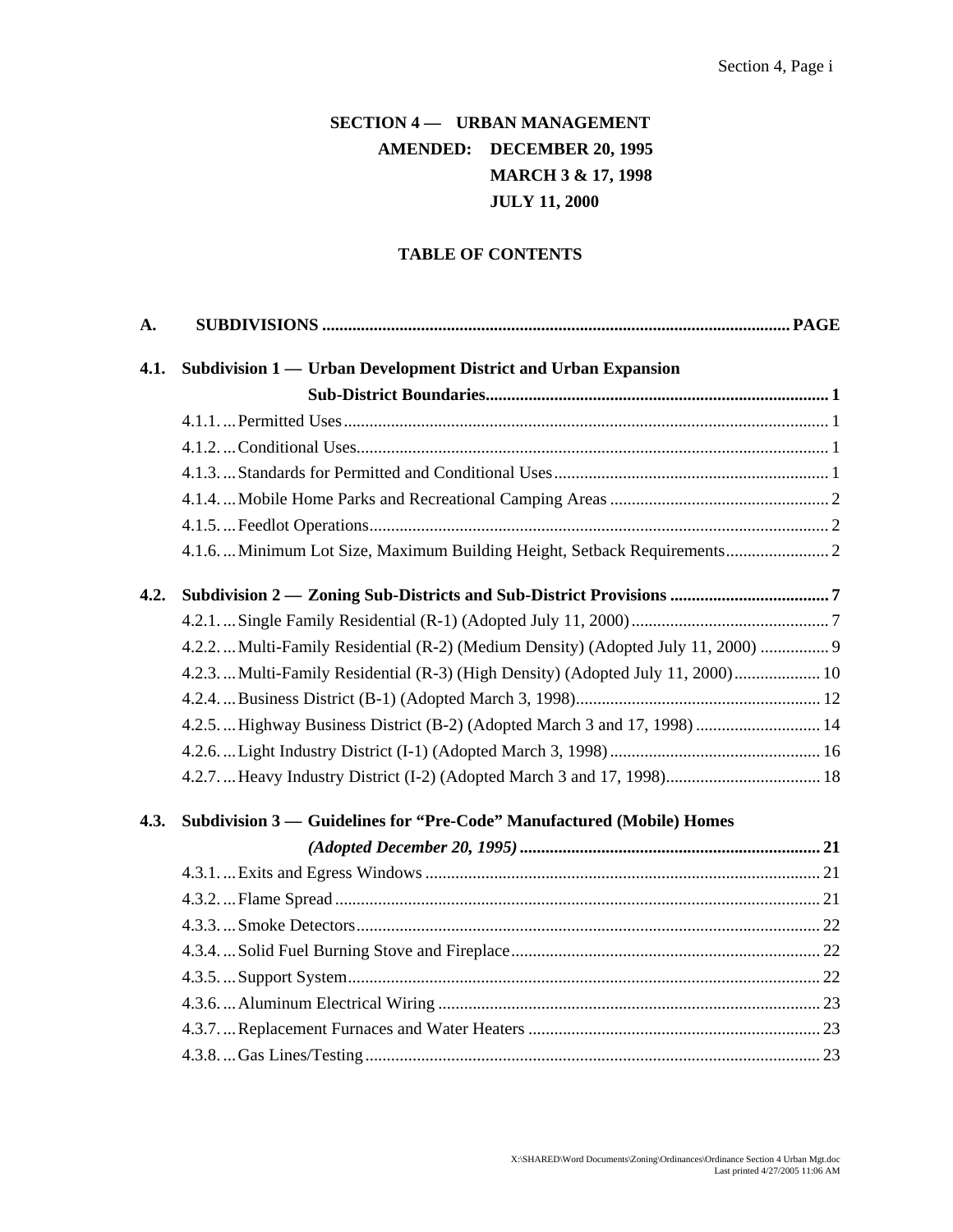| В.   |                                                                            |  |
|------|----------------------------------------------------------------------------|--|
| 4.4. | Subdivision 4 — Mobile Home Parks and Recreational Camping Areas           |  |
|      |                                                                            |  |
|      | 4.4.1 What the Mobile Home Parks/Recreational Camping Areas Shall Offer    |  |
|      |                                                                            |  |
|      |                                                                            |  |
|      |                                                                            |  |
|      | 4.4.5 Design Standards — Mobile Home Parks; Recreational Camping Areas  26 |  |
|      | 4.4.6 Minimum Lot Size, Maximum Building Height, Setback Requirements for  |  |
|      |                                                                            |  |
|      |                                                                            |  |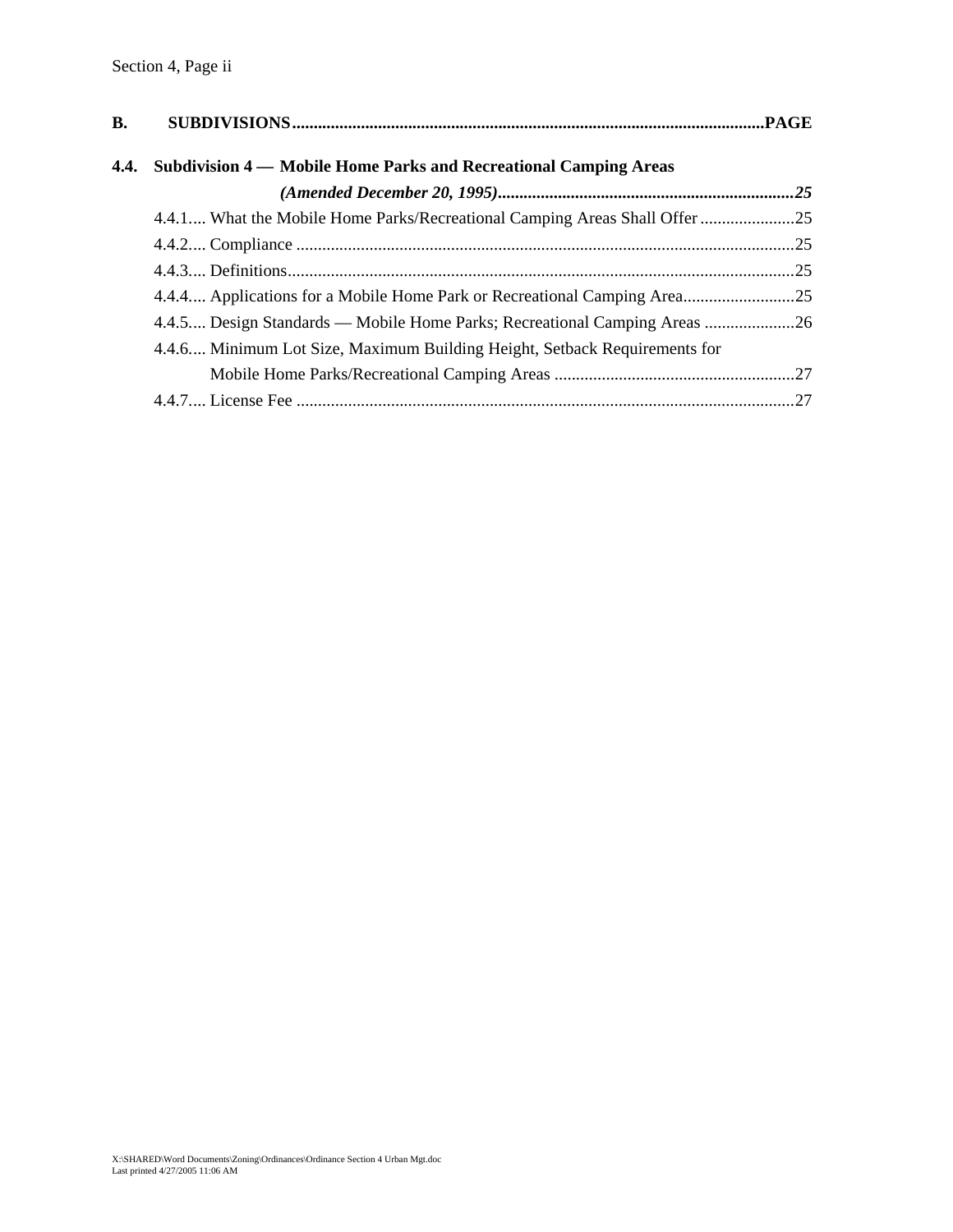## **SECTION 4 — URBAN MANAGEMENT**

## **4.1. Subdivision 1 — Urban Development District and Urban Expansion Sub-District Boundaries**

 The Urban Development District is identified by Official Ordinance Map #3. The lands in this district have been identified by the Chippewa County Land and Related Resources Plan as partial urban service areas, perimeter urban service areas, potential urban service areas, or freestanding urban concentrations. The UE Urban Expansion Sub-District consists of the lands near the city of Montevideo which the plan identifies as potential urban service areas. The UE Urban Expansion Sub-District is identified by Official Map #4. All that follows in Subdivision 1 of Section 4 shall apply to both the U Urban Development District and its sub-district, the UE Urban Expansion Sub-District, except where noted otherwise.

- 4.1.1. Permitted uses
	- 4.1.1.1. Single family homes, provided that they conform to the standards set forth in Section 4, Subdivision 1, 4.1.3.;
	- 4.1.1.2. Agricultural uses, except for feedlot operations;
	- 4.1.1.3. Public and private open space and recreation use;
	- 4.1.1.4. Private and public roads;
	- 4.1.1.5. Accessory uses;
	- 4.1.1.6. Home occupations.
- 4.1.2. Conditional uses
	- 4.1.2.1. Mobile home parks;
	- 4.1.2.2. Subdivision for residential uses;
	- 4.1.2.3. Commercial and/or industrial uses;
	- 4.1.2.4. Planned unit developments (PUDs);
	- 4.1.2.5. Extractive mining;
	- 4.1.2.6. Special public uses as defined by Section 3, Subdivision 2, of this ordinance.
- 4.1.3. Standards for permitted and conditional uses

Single-family homes are subject to the following regulations:

- 4.1.3.1. Lots must conform with existing public facilities presently being provided by the neighboring municipality, such as sewer and water lines and paved or gravel service roads. If these public facilities are presently not being provided, the proposed development must be compatible with the future urban expansion of the respective municipality and the township in which it is located and not be detrimental to the health, safety, and general welfare of the public. Lots shall be no closer to existing feedlot operations than the setbacks required in the Chippewa County Animal Feedlot Ordinance.
- 4.1.3.2. Manufactured homes must conform to the following standards:
	- 4.1.3.2.1. No such house shall have ground-floor floor space of less than eight hundred (800) square feet.
	- 4.1.3.2.2. No such house shall have a width of less than twenty feet (20') at its narrowest point.
	- 4.1.3.2.3. Such houses shall be placed on permanent foundations which are solid for the complete circumference of the house.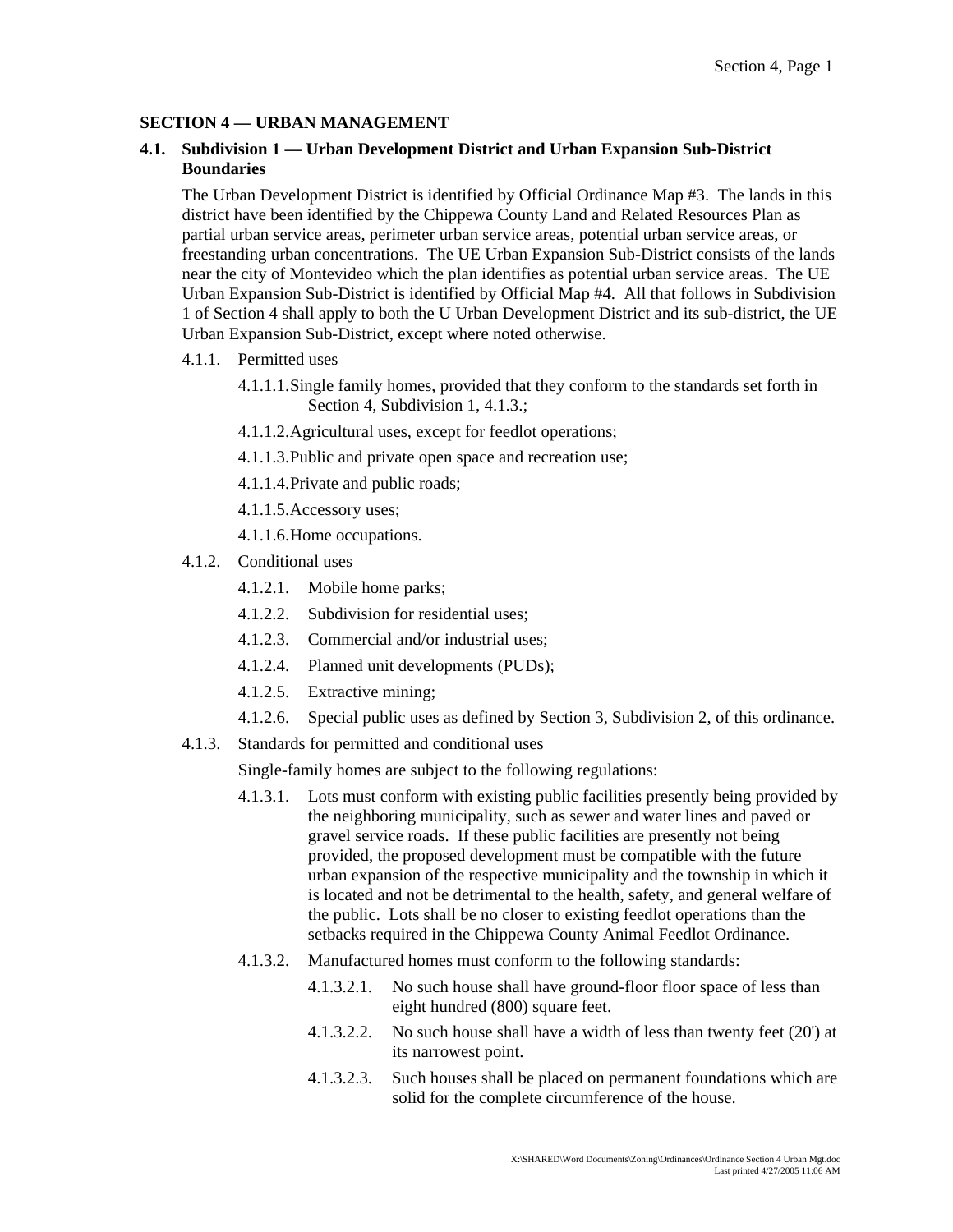- 4.1.3.2.4. Any such manufactured house shall have exterior siding extending from within six inches (6") of the dirt or two inches (2") of concrete, which siding shall be of a conventional exterior dwelling type material.
- 4.1.3.2.5. Any such manufactured house shall have a pitched roof covered with shingles or tile and have eaves of not less than six inches (6").
- 4.1.3.2.6. All such manufactured houses shall be built in compliance with Minnesota Statutes 327.31-327.35.

VARIANCES: Manufactured houses which vary from these requirements may be permitted by the residential zones when authorized by a special use permit granted by the board of adjustment. Before any such special use permit is granted, the board shall find as a fact that the value of the adjacent property will not be diminished by the placement of the manufactured house. The special use permit shall state any conditions which may be set by the board in granting this special use permit.

EXEMPTIONS: This section shall have no application to manufactured houses built in compliance with the Uniform Building Code as adopted in the state or to manufactured housing placed in a mobile home park.

- 4.1.3.3. The minimum standards for lot size and setback of structures located on each lot are addressed in Section 4, Subdivision 1, 4.1.6. of this ordinance
- 4.1.3.4. Accessory uses
	- 4.1.3.4.1. Private garage.
	- 4.1.3.4.2. Private swimming pool and/or ponds, when completely enclosed with a chain link or similar fence five (5) feet high with selfclosing self-locking gates.
	- 4.1.3.4.3. Living quarters of persons employed on the premises.
	- 4.1.3.4.4. Other accessory uses, including solar collectors and fences.
- 4.1.4. Mobile Home Parks and Recreational Camping Areas
	- 4.1.4.1. The regulations for mobile home parks and recreational camping areas are addressed in the amended ordinance, Section 4, Subdivision 4.

## 4.1.5. Feedlot Operations

- 4.1.5.1. Proposed animal feedlots shall be located no closer to the U Urban Development District and its sub-district, the UE Urban Expansion Sub-District, than the setbacks required in the Chippewa County Animal Feedlot Ordinance.
- 4.1.5.2. Animal feedlots shall conform with the minimum standards set by the Chippewa County Animal Feedlot Ordinance and Minnesota Pollution Control Agency.
- 4.1.6. Minimum lot size, maximum building height, setback requirements
	- 4.1.6.1. Single family homes
		- 4.1.6.1.1. Maximum building height 35 feet;
		- 4.1.6.1.2. Minimum lot width 100 feet;
		- 4.1.6.1.3. Minimum lot depth 120 feet;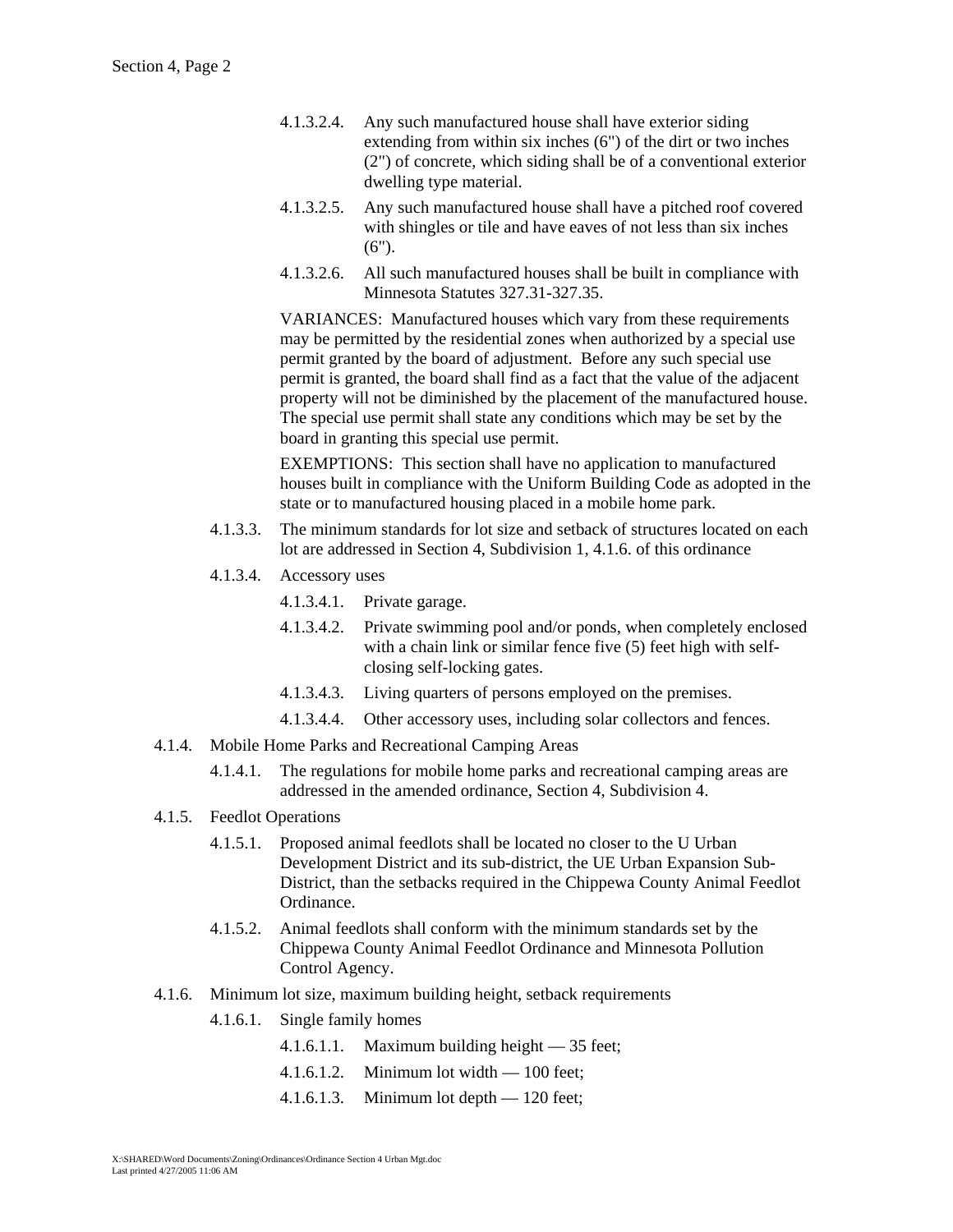- 4.1.6.1.4. Front yard 30 feet;
- 4.1.6.1.5. Side yard 15 feet, interior; 30 feet, corner;
- 4.1.6.1.6. Rear yard 30 feet;
- 4.1.6.1.7. Lot size:
	- 4.1.6.1.7.1. The minimum lot area required shall be three (3) acres in the U Urban Development District, except in the UE Urban Expansion Sub-District where the minimum lot area required shall be one (1) acre.
	- 4.1.6.1.7.2. Subdivisions may be made in the U Urban Development District. The minimum lot size in the subdivisions shall be one (1) acre.
		- 4.1.6.1.7.2.1. In subdivisions where municipal sewer and water are not presently available, the county board may require that the developer convey two or more lots for the purpose of transfer of ownership or building development, and, further, that any such building development be confined to one of the multiple lots conveyed at the setbacks described in this section. At such time as municipal sewer and water becomes available, and upon connection of the existing building development to same, the undeveloped lots may be conveyed to other persons or entities and building development may be permitted on the previously undeveloped lots at the setbacks as described in this section.
		- 4.1.6.1.7.2.2. In cases where the county board requires the conveyance of two or more lots to establish a building site, all provisions of this ordinance shall apply on an individual lot basis.
		- 4.1.6.1.7.2.3. In subdivisions where municipal water and sewer service will be available at the time of acceptance of the final plat by the county board, the purchase of only one lot for development purposes is required. The minimum lot size is set forth in this section.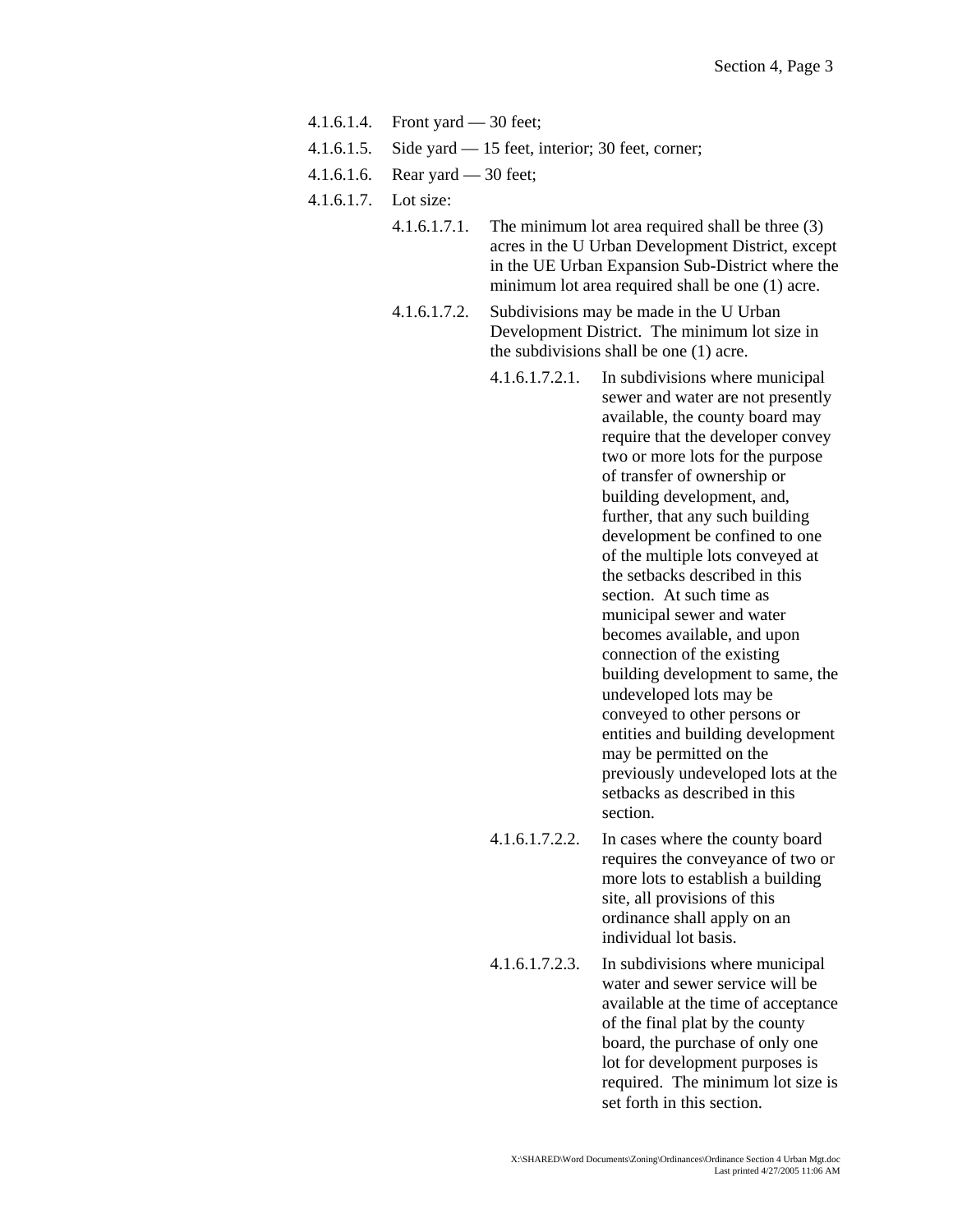- 4.1.6.2. Mobile home parks
	- 4.1.6.2.1. Minimum lot size, maximum building height, and setback requirements for mobile home parks and recreational camping areas are set forth in Section 4, Subdivision 4.
- 4.1.6.3. Commercial and/or industrial uses
	- 4.1.6.3.1. Maximum building height 35 feet;
	- 4.1.6.3.2. Front yard 50 feet;
	- 4.1.6.3.3. Side yard 50 feet;
	- 4.1.6.3.4. Rear yard 30 feet.
- 4.1.6.4. Existing uses and accessory structures
	- 4.1.6.4.1. Amended conditional use permit

This ordinance recognizes that at the time of adoption, certain land uses exist which have been incorporated as "conditional uses." It is the intent of this ordinance to allow these existing conditional uses, some of them being businesses in the Urban District, to continue in their activity of the same general character that existed at the time of adoption. Such activity includes normal growth and expansion so that a new or amended conditional use permit is not required.

An amended or new conditional use permit is only required if the new or expanded use would:

- 4.1.6.4.1.1. Substantially vary in character of type of business and activity from that existing at the time of adoption;
- 4.1.6.4.1.2. Necessitate that purchase or utilization of additional land which at the time of adoption is of a different land use — or not in close proximity to the existing use;
- 4.1.6.4.1.3. Not meet the standards in Section 2, Subdivision 5.5.

The planning commission may, at the motion of any member, decide if such a new or amended permit is needed. The commission may hear such evidence at a regular meeting as appears proper with such notice as appears appropriate. This ordinance expressly recognizes that the existing uses which have been incorporated with a conditional use permit shall be allowed to continue. The commission may also consider the criteria governing the granting of all future conditional use permits, but shall be mindful of the goal to allow expansion of the same general character of all existing uses without a new or amended permit.

If the intended new or expanded use is substantially the same in character as the use at the time of the ordinance adoption, the new or expanded use shall be permitted, provided it meets the standards in Section 2, Subdivision 5.5.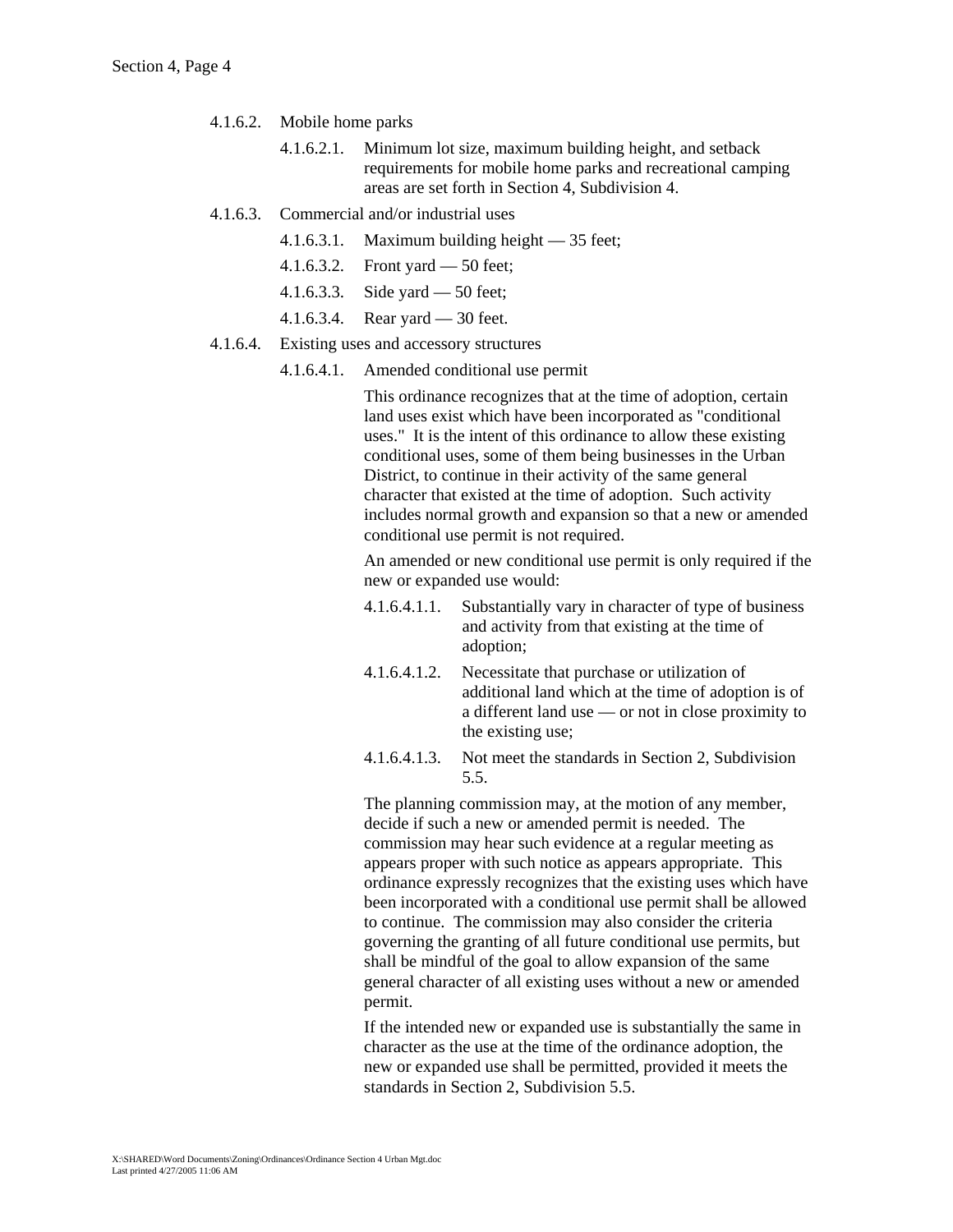If the new use involves substantial change or land purchase, the conditional use permit shall be amended.

Accessory structures shall be permitted.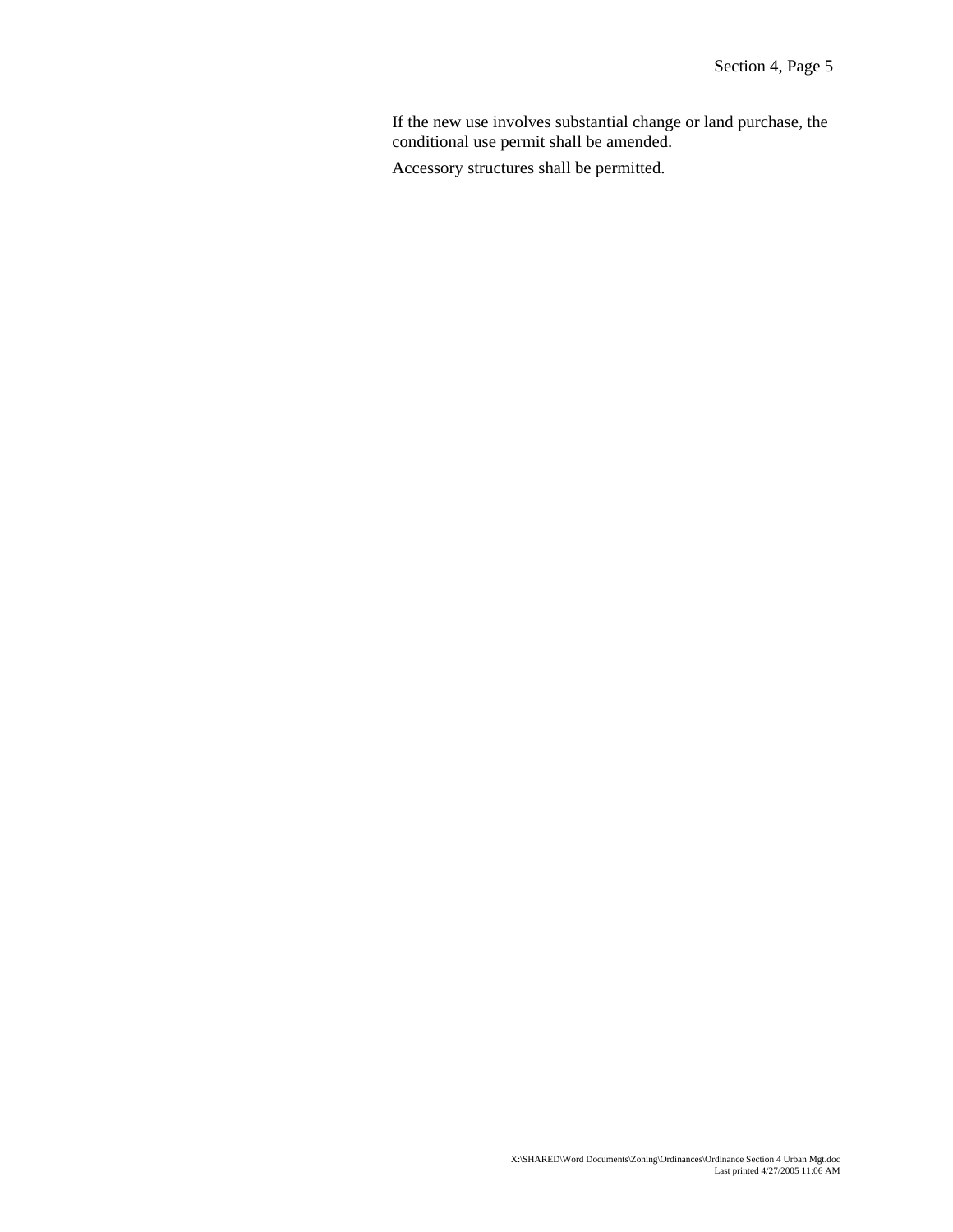Section 4, Page 6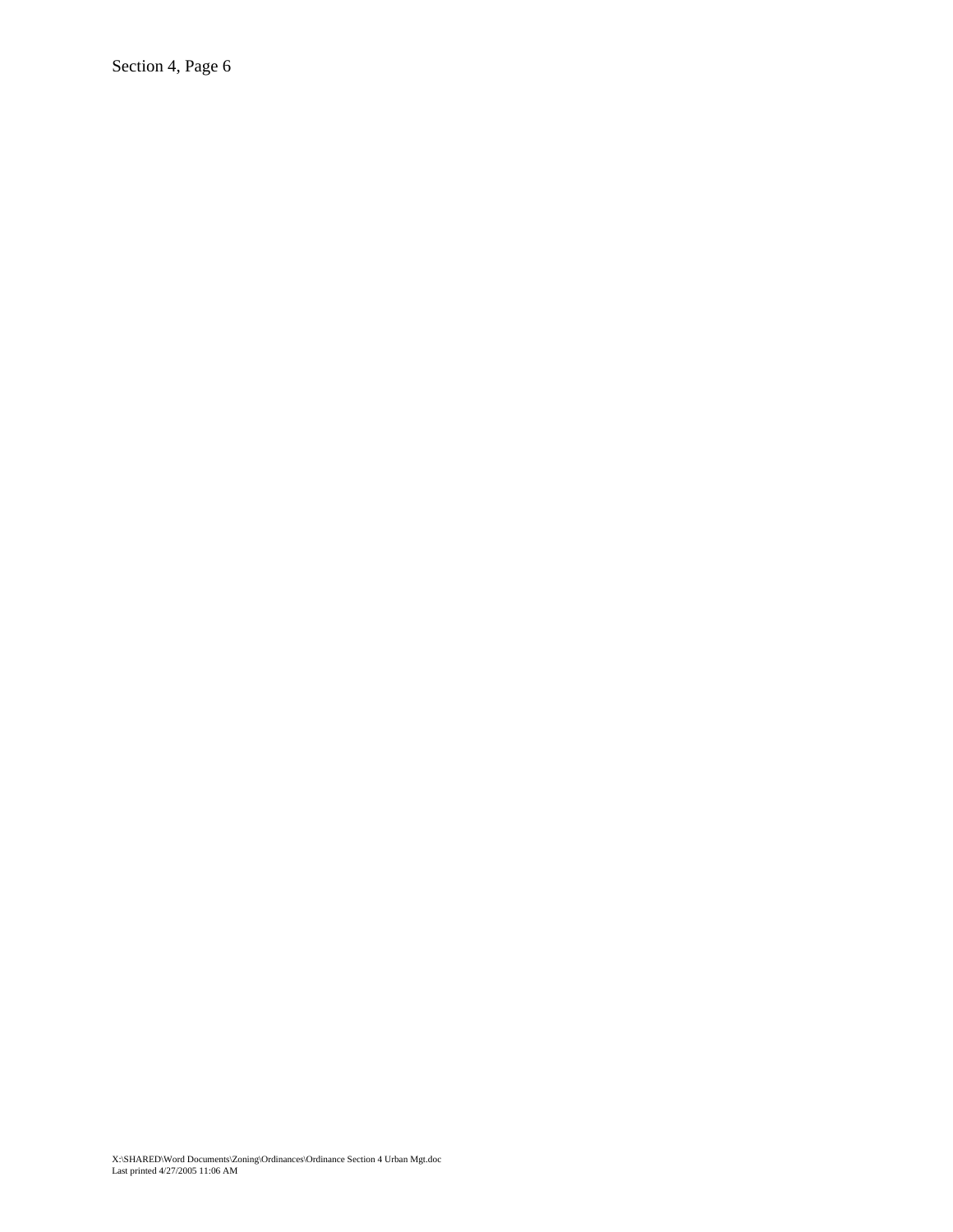## **4.2. Subdivision 2 — Zoning Sub-Districts and Sub-District Provisions**

 The following zoning districts are so designed as to assist in carrying out the intents and purposes of the comprehensive plan and are based upon the comprehensive plan, which has the purpose of protecting the public health, safety, convenience, and general welfare.

## Symbol Name

- R-1 Single Family Residential (Low Density) *(Adopted July 11, 2000)*
- R-2 Multi-Family Residential (Medium Density) *(Adopted July 11, 2000)*
- R-3 Multi-Family Residential (High density) *(Adopted July 11, 2000)*
- B-1 Business District *(Adopted March 3, 1998)*
- B-2 Highway Business District *(Adopted March 3 and 17, 1998)*
- I-1 Light Industry District *(Adopted March 3, 1998*)
- I-2 Heavy Industry District *(Adopted March 3 and 17, 1998*
- 4.2.1. Single Family Residential (R-1) *(Adopted July 11, 2000)* 
	- 4.2.1.1. Purpose: The major purpose of this district is to allow the continuation of existing residential development and infilling of existing lots in the older residential areas of urban areas and also new dwelling units in the developing areas of the county.
		- 4.2.1.1.1. All site plans must meet satisfactory approval with the county engineer or local road authority regarding road access.
		- 4.2.1.1.2. Municipal sewer and water services must be utilized within the R-1 districts that adjoin incorporated areas.
		- 4.2.1.1.3. Residential structures within unincorporated areas must be able to ensure adequate sewer and water systems according to state and local regulations.
	- 4.2.1.2. Permitted uses: Single family residential structures, twin homes, public recreation, including parks and playgrounds, historic sites, signs subject to standards in Section 9, Subdivision 10, essential services, including necessary equipment and structures, solar and earth-sheltered residential structures. Permitted home occupations.
	- 4.2.1.3. Accessory uses: Any incidental structures or buildings necessary to the conduct of a permitted use, including private garages, carports, screen houses, swimming pools, storage buildings for use of occupants of the principal structures, and television towers and satellite dishes when erected in the rear yard.
	- 4.2.1.4. Conditional uses: Schools (public and private), nursing homes/care centers, hospitals, home occupations, public office buildings, religious facilities, golf courses, planned unit developments (PUDs) or subdivisions, public swimming pools, day care centers, townhouses, condominiums, and bed  $\&$ breakfasts. Also, private garages on existing lots that are 50 feet in width or less and which contain no principal structure.
	- 4.2.1.5. Performance standards:
		- 4.2.1.5.1. Height regulations: The maximum height of all buildings shall not exceed thirty-five (35) feet.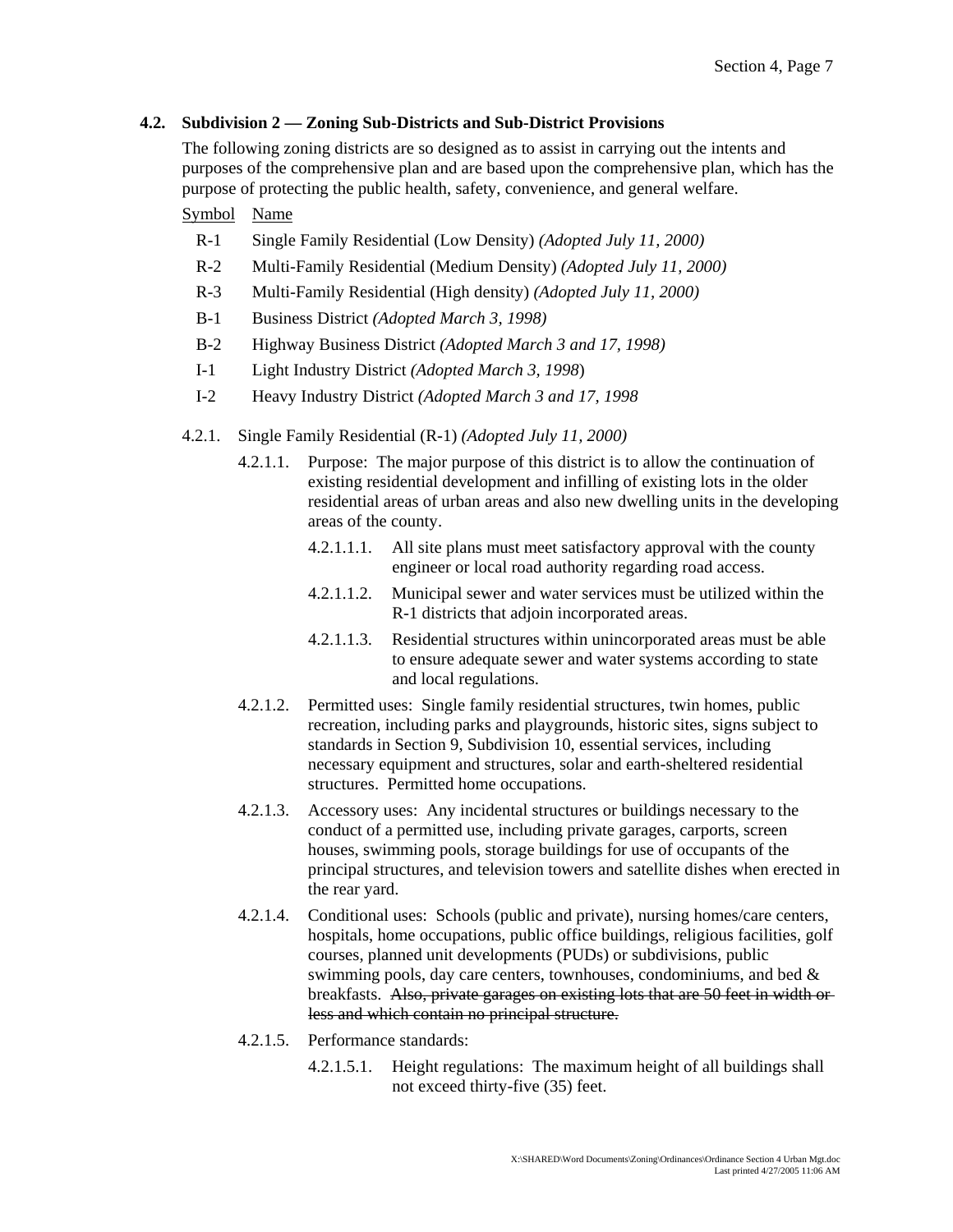## 4.2.1.5.2. Front yard regulations:

- 4.2.1.5.2.1. There shall be a front yard of not less than twentyfive (25) feet.
- 4.2.1.5.2.2. Where a lot is located at the intersection of two or more roads or highways, there shall be a front yard setback on each road or highway side of the corner lot.
- 4.2.1.5.2.3. Where a uniform front yard setback on a street between intersections exists that is less than twenty-five (25) feet, any building or structure hereafter erected, structurally altered, or enlarged must conform to the established setback; but in no case shall a setback of less than fifteen (15) feet be allowed.

Where a uniform front yard setback on a street between intersections does not exist, the minimum required setback shall be the average of the setback of the two adjacent principal buildings; but in no case shall a setback of less than fifteen (15) feet be allowed.

#### 4.2.1.5.3. Side yard regulations:

- 4.2.1.5.3.1. There shall be a minimum side yard of not less than ten (10) feet for principal structures and attached accessory structures.
- 4.2.1.5.3.2. The minimum side yard for existing substandard lots less than 100 feet in width shall be not less than 10% of the lot width.
- 4.2.1.5.3.3. There shall be a minimum side yard of not less than three (3) feet for detached accessory structures located in the rear yard.

## 4.2.1.5.4. Rear yard regulations:

- 4.2.1.5.4.1. There shall be a rear yard of not less than fifteen (15) feet for principal buildings, including attached accessory buildings, and three (3) feet for detached accessory buildings.
- 4.2.1.5.5. Lot area and density with R-1 development adjoining incorporated areas:
	- 4.2.1.5.5.1. The minimum lot area shall be 12,000 square feet.
	- 4.2.1.5.5.2. The minimum lot area for twinhomes, condominiums, and townhomes shall be 7,800 square feet per unit.
	- 4.2.1.5.5.3. The maximum density shall be five (5) units per acre.
- 4.2.1.5.6. Lot width and depth regulations: Minimum lot width shall be 100 feet. Minimum lot depth shall be 120 feet.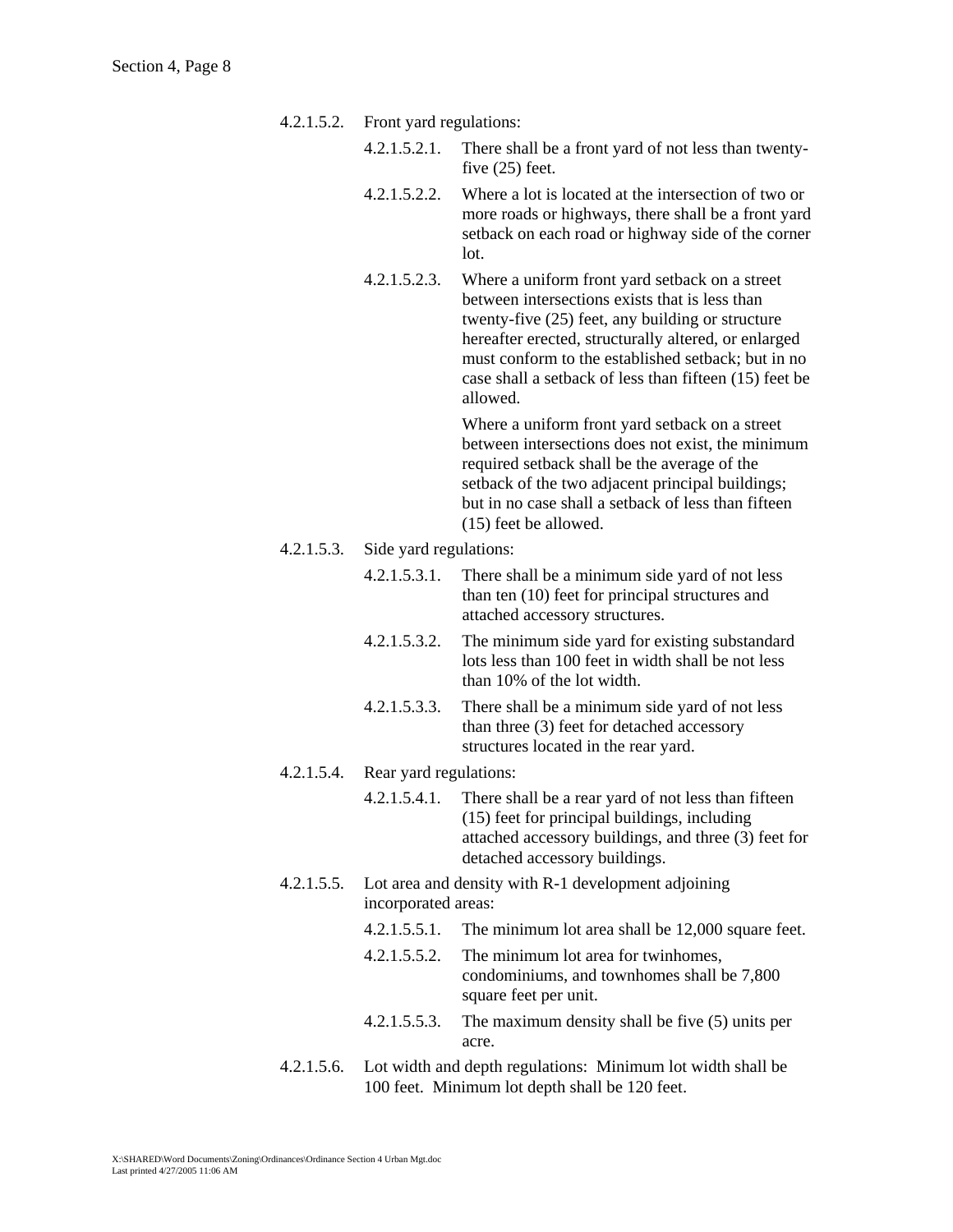- 4.2.1.6. General Regulations: Additional requirements for parking, signs, sewage systems, and other regulations are set forth in other sections of this ordinance.
- 4.2.2. Multi-Family Residential (R-2) (Medium Density) *(Adopted July 11, 2000)*
	- 4.2.2.1. Purpose: To provide areas within the county for multiple-family residential development with the maximum density of eight (8) dwelling units per acre, including condominiums and townhouses.
		- 4.2.2.1.1. All site plans must meet satisfactory approval with the county engineer or local road authority regarding road access.
		- 4.2.2.1.2. Municipal sewer and water services must be utilized within the R-2 districts that adjoin incorporated areas.
		- 4.2.2.1.3. Residential structures within unincorporated areas must be able to ensure adequate sewer and water systems according to state and local regulations.
	- 4.2.2.2. Permitted Uses: Single-family dwellings, twin homes, quad-plex, townhouses, condominiums, public recreation, including parks and playgrounds, signs subject to standards in Section 9, Subdivision 10. essential services, including necessary equipment and structures, solar and earth-sheltered residential structures. Permitted home occupations.
	- 4.2.2.3. Accessory Uses: Any incidental structure or buildings necessary to the conduct of a permitted use including private garages, carports, screen houses, swimming pools and storage buildings for use of occupants of the principal structures and television towers and satellite dishes when erected in the rear yard.
	- 4.2.2.4. Conditional Uses: Manufactured home parks, religious facilities, freestanding day care centers and child nurseries, schools (public and private), public buildings, home occupations, planned unit developments (PUDs) or subdivisions, mortuaries, bed & breakfasts, hospitals, nursing homes/care centers, and private garages on existing lots 50' in width or less which contain no principal structure.
	- 4.2.2.5. Performance Standards:
		- 4.2.2.5.1. Height Regulations: The maximum height of all buildings shall not exceed 35 feet.
		- 4.2.2.5.2. Front Yard Regulations: There shall be a minimum front yard of not less than 25 feet.
			- 4.2.2.5.2.1. Where a uniform front yard setback on a street between intersections exists that is less than 25 feet, any building or structure hereafter erected, structurally altered or enlarged must conform to the established setback, but in no case shall a setback of less than 15 feet be allowed.
			- 4.2.2.5.2.2. Where a uniform front yard setback on a street between intersections does not exist, the minimum required setback shall be the average of the setback of the two adjacent principal buildings; but in no case shall a setback of less than 15 feet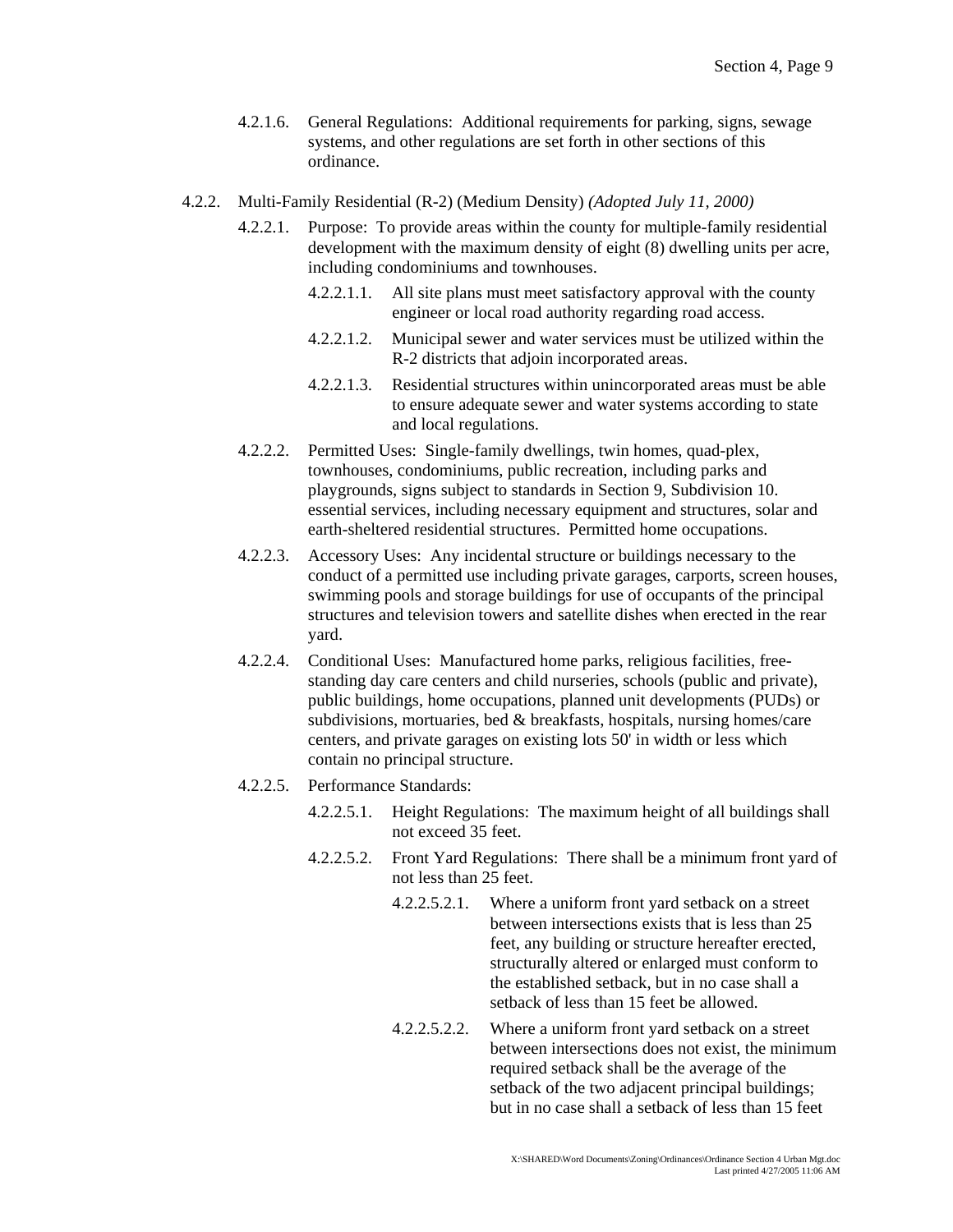be allowed.

4.2.2.5.2.3. Where a lot is located at the intersection of two or more roads or highways, there shall be a front yard setback on each road or highway side of each corner lot.

#### 4.2.2.5.3. Side Yard Regulations:

- 4.2.2.5.3.1. There shall be a minimum side yard of not less than 10 feet.
- 4.2.2.5.3.2. The minimum side yard for existing substandard lots less than 80 feet in width shall be not less than 10% of the lot width.
- 4.2.2.5.3.3. There shall be a minimum side yard of not less than 3 feet for detached accessory structures located in the rear yard.

### 4.2.2.5.4. Rear Yard Regulations:

- 4.2.2.5.4.1. There shall be a rear yard of not less than 15 feet for principal buildings including attached accessory buildings and 3 feet for detached accessory buildings.
- 4.2.2.5.5. Lot Area and Density Standards:
	- 4.2.2.5.5.1. The minimum lot area shall be 9,600 square feet for single-family residences and 5,000 square feet per unit for twinhomes, quadplex, townhouses and condominiums.
	- 4.2.2.5.5.2. The maximum density shall be eight (8) units per acre.
- 4.2.2.5.6. Lot Width and Depth Regulations: There shall be a minimum lot width of 80 feet and a minimum lot depth of 120 feet.
- 4.2.2.5.7. General Regulations: Additional requirements for parking, signs, sewage systems, and other items are set forth in other sections of this ordinance.
- 4.2.3. Multi-Family Residential (R-3) (High Density) *(Adopted July 11, 2000)* 
	- 4.2.3.1. Purpose: To provide areas within the county for multiple-family residential development with the maximum density of 20 dwelling units per acre.
		- 4.2.3.1.1. All site plans must meet satisfactory approval with the county engineer or local road authority regarding road access.
		- 4.2.3.1.2. Municipal sewer and water services must be utilized within the R-3 districts that adjoin incorporated areas.
		- 4.2.3.1.3. Residential structures within unincorporated areas must be able to ensure adequate sewer and water systems according to state and local regulations.
	- 4.2.3.2. Permitted Uses: Multi-family dwellings, nursing homes/care centers, hospitals, senior citizen housing, twinhomes, townhouses, apartments, condominiums, public recreation, including parks and playgrounds, signs subject to standards in Section 9, Subdivision 10, essential services,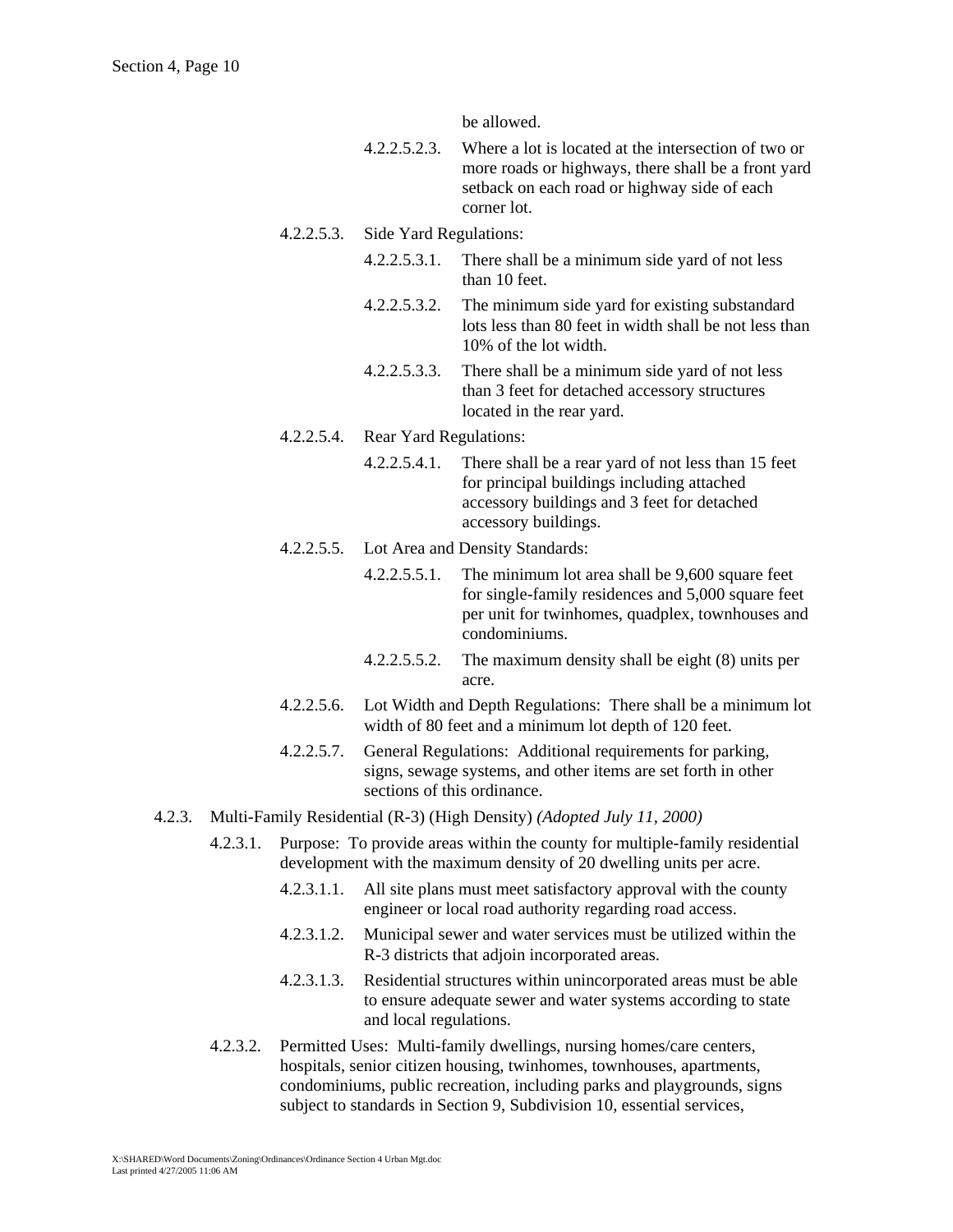including necessary equipment and structures. Permitted Home Occupations.

- 4.2.3.3. Accessory Uses: Any incidental structures or buildings necessary to the conduct of a permitted use, including private garages, carports, screen houses, swimming pools, and storage buildings for use of occupants of the principal structures.
- 4.2.3.4. Conditional Uses: Religious facilities, free-standing day care centers and nurseries, schools (public and private), public buildings, home occupations, planned unit developments (PUDs) or subdivisions, manufactured home parks, bed & breakfasts, and convenience stores.
- 4.2.3.5. Performance Standards:
	- 4.2.3.5.1. Height Regulations: The maximum height of all buildings shall not exceed two and one-half stories or 35 feet.
	- 4.2.3.5.2. Front Yard Regulations: There shall be a minimum front yard of not less than 25 feet.
		- 4.2.3.5.2.1. Where a uniform front yard setback on a street between intersections exists that is less than 25 feet, any building or structure hereafter erected, structurally altered, or enlarged must conform to the established setback, but in no case shall a setback of less than 15 feet be allowed.
		- 4.2.3.5.2.2. Where a uniform front yard setback on a street between intersections does not exist, the minimum required setback shall be the average of the setback of the two adjacent principal buildings; but in no case shall a setback of less than 15 feet be allowed.
		- 4.2.3.5.2.3. Where a lot is located at the intersection of two or more roads or highways, there shall be a front yard setback on each road or highway side of each corner lot.
	- 4.2.3.5.3. Side Yard Regulations:
		- 4.2.3.5.3.1. There shall be a minimum side yard of not less than 10 feet.
		- 4.2.3.5.3.2. There shall be a minimum side yard of not less than 3 feet for detached accessory structures located in the rear yard.
	- 4.2.3.5.4. Rear Yard Regulations: There shall be a rear yard of not less than 15 feet for principal buildings including attached accessory buildings and 3 feet for detached accessory buildings.
	- 4.2.3.5.5. Lot Area and Density Standards:
		- 4.2.3.5.5.1. The minimum lot area for each multi-family dwelling unit shall be 2,150 square feet and 5,000 square feet per unit for twinhomes, townhomes, and condominiums.
		- 4.2.3.5.5.2. The maximum density shall be 20 units per acre.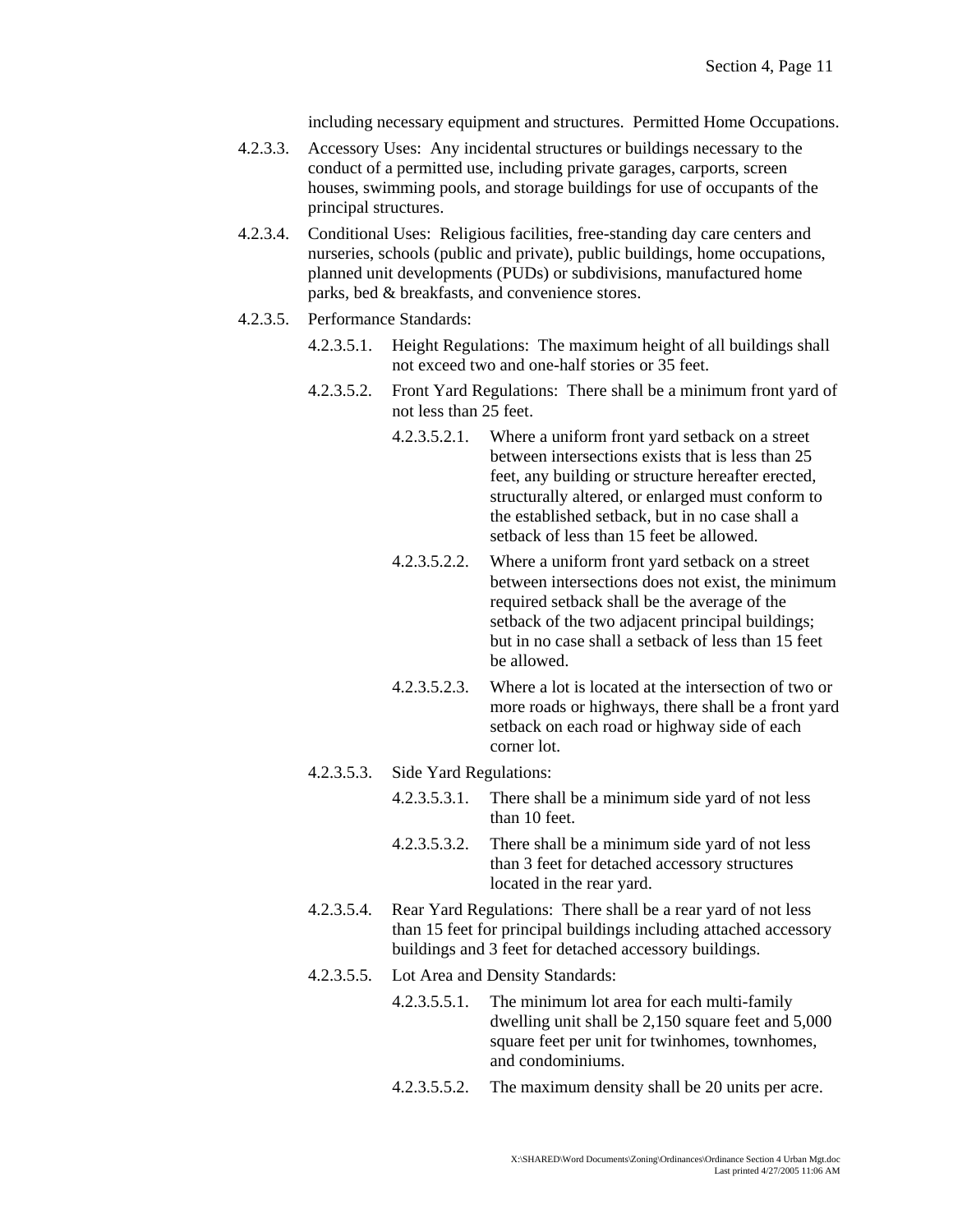- 4.2.3.5.6. Lot Width and Depth Regulations: Minimum lot width shall be 80 feet; minimum lot depth shall be 120 feet.
- 4.2.3.5.7. General Regulations: Additional requirements for parking, signs, sewage systems, and other items are set forth in other sections of this ordinance.
- 4.2.4. Business District (B-1) *(Adopted March 3, 1998)* 
	- 4.2.4.1. Purpose: The purpose of this district is to encourage the continuation of a viable business area by allowing retail, service, office, and entertainment facilities, as well as public and semi-public uses. In addition, residential uses will be allowed as a conditional use.
		- 4.2.4.1.1. All site plans must meet satisfactory approval with the county engineer or local road authority regarding road access.
		- 4.2.4.1.2. All facilities must be able to ensure adequate sewer and water systems according to state and local regulations.
	- 4.2.4.2. Permitted Uses: Business establishments offering merchandise or services to the general public in return for compensation. Such establishments to include the following.
		- 4.2.4.2.1. Art gallery
		- 4.2.4.2.2. Auto-related retail and service use located inside a building
		- 4.2.4.2.3. Automobile parking lot, parking garage, bus and transportation station
		- 4.2.4.2.4. Bakery
		- 4.2.4.2.5. Financial institution
		- 4.2.4.2.6. Barber/Beauty shop
		- 4.2.4.2.7. Bowling alley
		- 4.2.4.2.8. Business and professional office
		- 4.2.4.2.9. Camera and photographic supplies and studio
		- 4.2.4.2.10. Convenience store
		- 4.2.4.2.11. Dry cleaning
		- 4.2.4.2.12. Drug store
		- 4.2.4.2.13. Essential services
		- 4.2.4.2.14. Fitness center and dance studio
		- 4.2.4.2.15. Florist shop
		- 4.2.4.2.16. Funeral home
		- 4.2.4.2.17. Furniture store
		- 4.2.4.2.18 Grocery, fruit, or vegetable store, but not including sales from moveable, motorized vehicles
		- 4.2.4.2.19. Hardware and enclosed building material sales
		- 4.2.4.2.20. Hospital with medical center
		- 4.2.4.2.21. Laundromat
		- 4.2.4.2.22. Licensed daycare, group family daycare, and residential facilities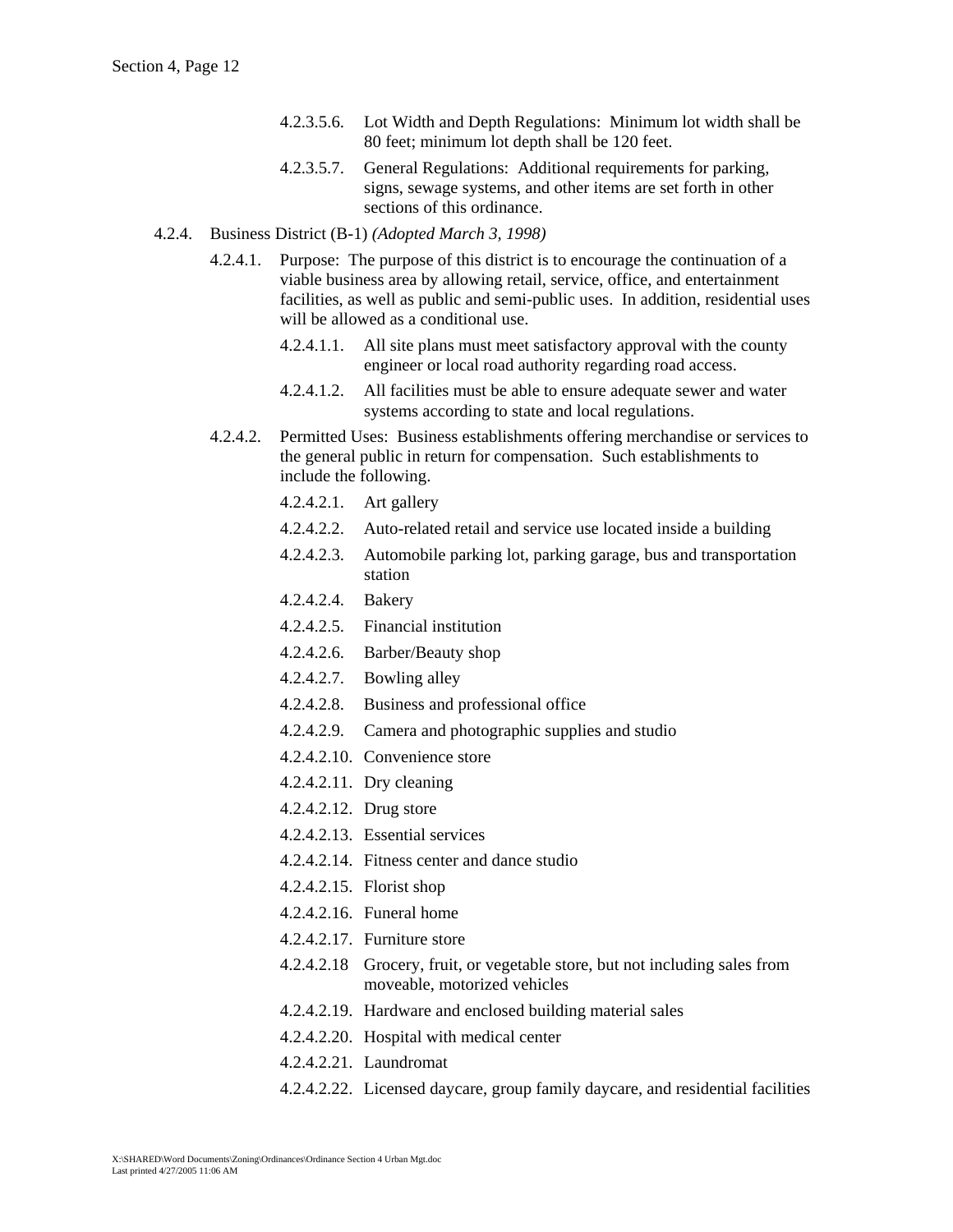- 4.2.4.2.23. Locksmith
- 4.2.4.2.24. Meat market, but not including slaughtering facilities
- 4.2.4.2.25. Motel and hotel
- 4.2.4.2.26. Newspaper publishing
- 4.2.4.2.27. Restaurant/Delicatessen
- 4.2.4.2.28. Retail sales and service
- 4.2.4.2.29. Shoe repair
- 4.2.4.2.30. Tavern, off-sale liquor, private club, and lodge
- 4.2.4.2.31. Theater
- 4.2.4.3. Accessory Uses: Uses incidental to the principal uses, such as off-street parking, loading and unloading areas, storage buildings, fencing, and signage.
- 4.2.4.4. Conditional Uses:
	- 4.2.4.4.1. Governmental and public utility buildings and structures necessary for the health, safety, and general welfare of the community
	- 4.2.4.4.2. Single and multiple family dwellings
	- 4.2.4.4.3. Public or semi-public recreational buildings or uses and neighborhood or community centers; public and private educational institutions; religious institutions; and governmental and public buildings and structures
	- 4.2.4.4.4. Animal clinics or hospitals
	- 4.2.4.4.5. Drive-ins and convenience food establishments
	- 4.2.4.4.6. Car washes (drive through, mechanical, and self-service)
	- 4.2.4.4.7. Service stations, auto repair, and auto body repair
	- 4.2.4.4.8. Open or outdoor service, sales, and rental as a principal or accessory use, including motor vehicle and recreational equipment sales
	- 4.2.4.4.9. Custom or limited manufacturing, compounding, assembly, or treatment of articles or merchandise from previously prepared materials
	- 4.2.4.4.10. Bed & breakfast
	- 4.2.4.4.11. Commercial communication towers
	- 4.2.4.4.12. Other uses which in the opinion of the Chippewa County Planning Commission and Chippewa County Board of Commissioners are of the same general character as the permitted uses and which will not be detrimental to the business district
- 4.2.4.5. Performance Standards
	- 4.2.4.5.1. Height Regulations: The maximum height of any building shall be 35 feet.
	- 4.2.4.5.2. Front Yard Regulations: There shall be a front yard setback having a depth of not less than 10 feet except in a block where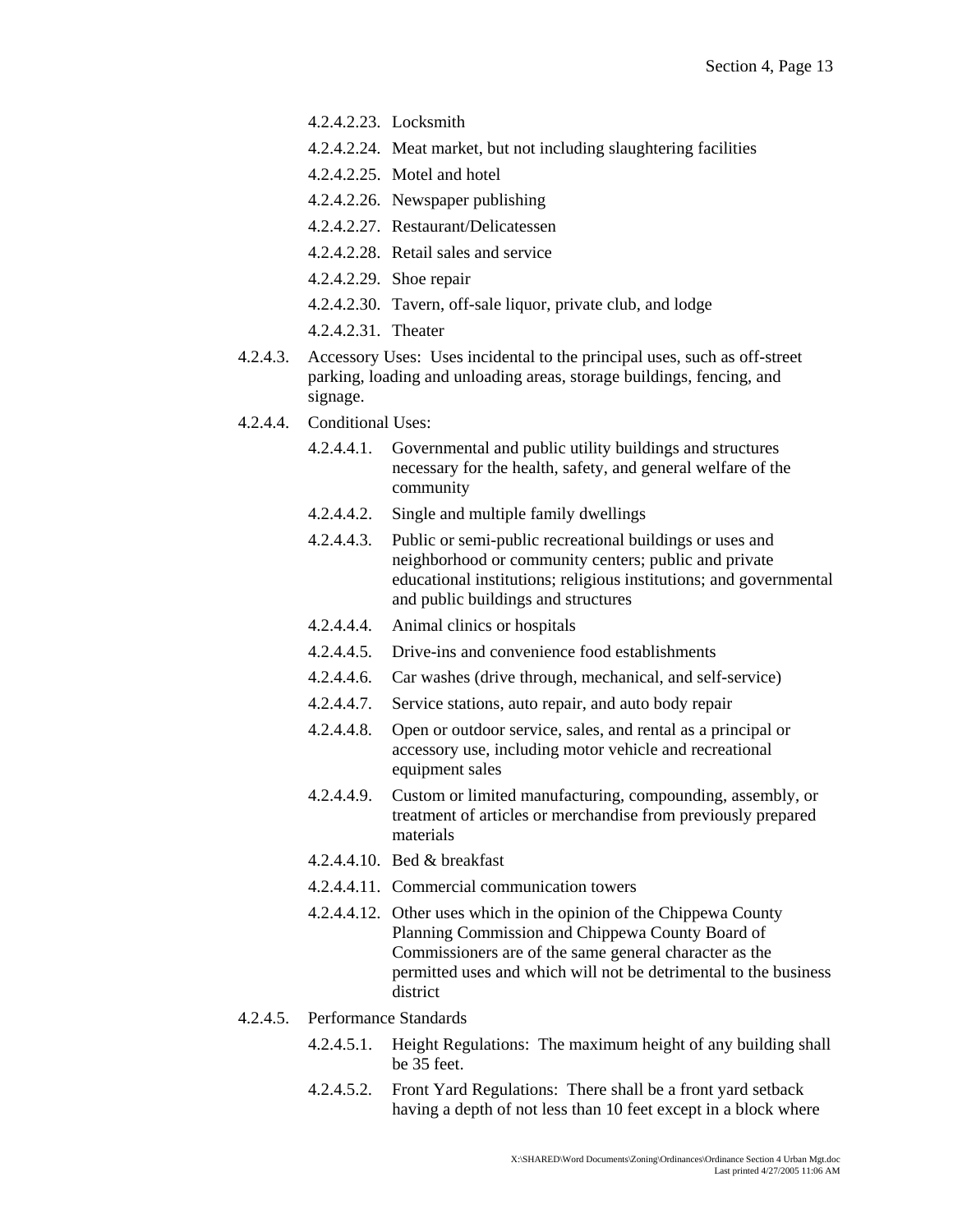two or more structures have been built facing the same street, the setback for the remaining lots in that block fronting on the same street shall be determined by the average setback of existing buildings.

- 4.2.4.5.3. Side Yard Regulations: There shall be no minimum side yard requirements except that no building shall be located within 10 feet of any side lot line abutting a lot in any residential district not buffered by a street or alleyway.
- 4.2.4.5.4. Rear Yard Regulations: There shall be no minimum rear yard requirements except that no building shall be located within 10 feet of any rear lot line abutting a lot in any residential district not buffered by a street or alleyway.
- 4.2.4.5.5. Lot Area: Lot area restrictions none.
- 4.2.4.5.6. Screening and Fencing: Screening or fencing of commercial uses may be required on side and rear yards which face residential districts.
- 4.2.4.5.7. General Regulations: Requirements for signs are set forth in Section 9, Subdivision 10.
- 4.2.5. Highway Business District (B-2) *(Adopted March 3 and 17, 1998)* 
	- 4.2.5.1. Purpose: This district is established to accommodate the type of businesses that are oriented to the traveling public and require highway access. A B-2 District shall typically be located adjacent to existing or proposed county state aid and state trunk highways or municipal state aid streets. Multifamily residential uses will be allowed to locate within the commercial establishment area as a conditional use.
		- 4.2.5.1.1. All site plans must meet satisfactory approval with the county engineer or local road authority regarding road access.
		- 4.2.5.1.2. All facilities must be able to ensure adequate sewer and water systems according to state and local regulations.
	- 4.2.5.2. Permitted Uses:
		- 4.2.5.2.1. Retail sales and service uses
		- 4.2.5.2.2. Essential services
		- 4.2.5.2.3. Financial institutions
		- 4.2.5.2.4. Health and day care centers
		- 4.2.5.2.5. Grocery store
		- 4.2.5.2.6. Restaurants
		- 4.2.5.2.7. Convenience stores
		- 4.2.5.2.8. Business and professional offices, barber/beauty shops, laundromat/dry cleaning, photography studios
		- 4.2.5.2.9. Hotels and motels
		- 4.2.5.2.10. Recreation vehicles and equipment sales and service
		- 4.2.5.2.11. Commercial recreational and entertainment facilities when contained within a building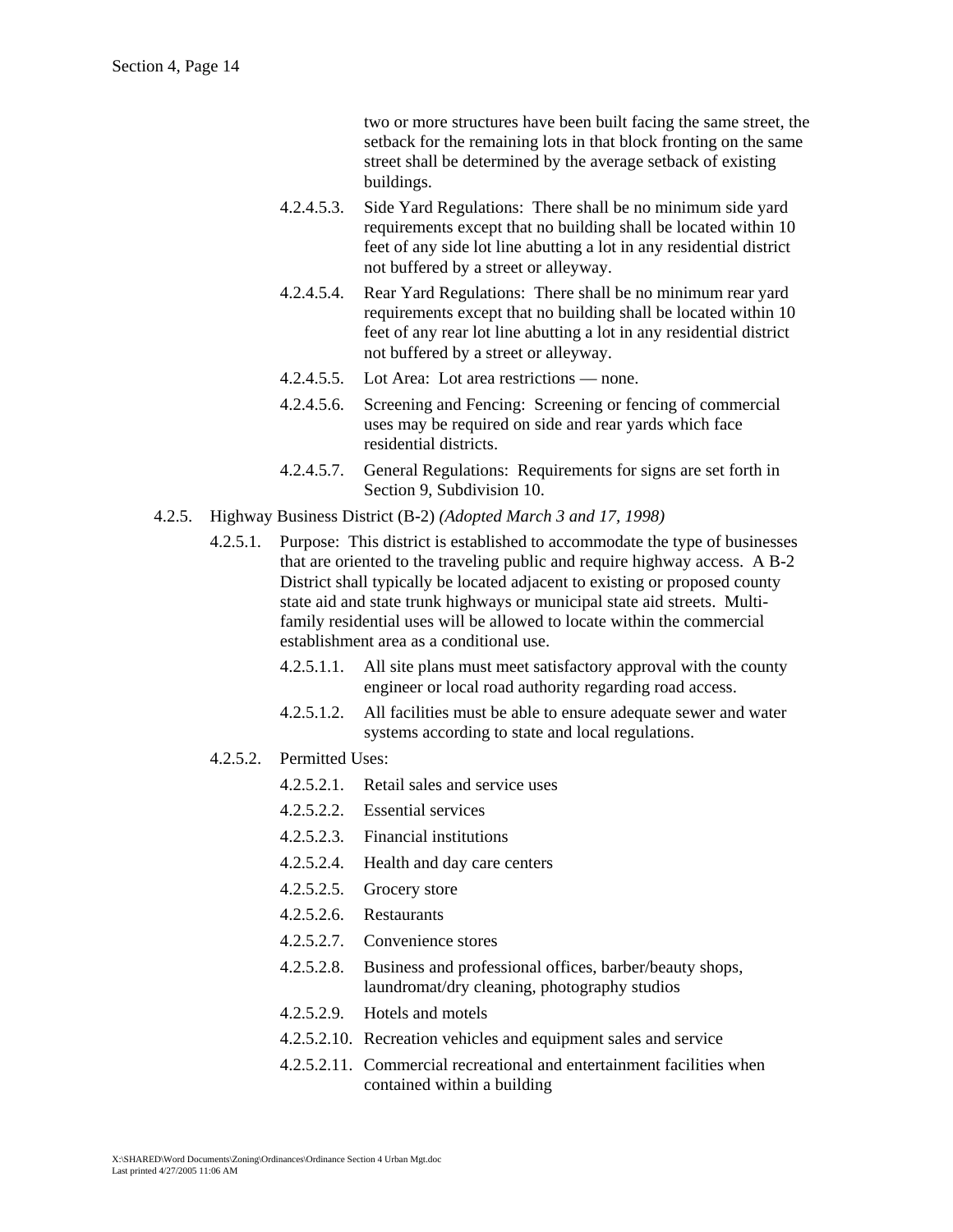- 4.2.5.2.12. Farm implement sales and service
- 4.2.5.2.13. Auto sales and service
- 4.2.5.2.14. Nursery and landscape supplies
- 4.2.5.2.15. Billboards (See Sign Regulations Ordinance in Section 9, Subdivision 10)

### 4.2.5.3. Conditional Uses:

- 4.2.5.3.1. Rental shop (no outdoor display or storage)
- 4.2.5.3.2. Manufactured home sales
- 4.2.5.3.3. Adult entertainment
- 4.2.5.3.4. Mini-storage
- 4.2.5.3.5. Seasonal produce stands
- 4.2.5.3.6. Building material sales (no outdoor display or storage)
- 4.2.5.3.7. Car wash operation
- 4.2.5.3.8. Small engine and appliance repair
- 4.2.5.3.9. Outdoor display, sales, or storage conducted on an accessory use to a permitted or conditional home business use
- 4.2.5.3.10. Off-sale liquor
- 4.2.5.3.11. Multiple dwellings when integrated into multi-use structures
- 4.2.5.3.12. Private clubs and lodges not operated for a profit
- 4.2.5.3.13. Service stations, auto or truck repair, and auto body repair
- 4.2.5.3.14. Bed & breakfasts
- 4.2.5.3.15. Commercial communication towers
- 4.2.5.3.16. Animal hospitals or clinics
- 4.2.5.3.17. Light manufacturing when located in an existing building
- 4.2.5.4. Accessory Uses: The same accessory uses as permitted in the B-1 District and including outdoor garden centers and sidewalk cafes in conjunction with a freestanding restaurant.
- 4.2.5.5. Performance Standards
	- 4.2.5.5.1. Height Regulations: The maximum height of all buildings shall not exceed two and one-half (2½) stories or 35 feet
	- 4.2.5.5.2. Front Yard Regulations: There shall be a front yard of not less than 25 feet.
	- 4.2.5.5.3. Side Yard Regulations: There shall be a minimum side yard of not less than 10 feet.
	- 4.2.5.5.4. Rear Yard Regulations: There shall be a minimum rear yard of not less than 20 feet.
	- 4.2.5.5.5. Lot Area: The minimum lot area shall be 15,000 square feet.
	- 4.2.5.5.6. Screening and Fencing: Screening and fencing may be required along any lot line adjacent to a residential district.
- 4.2.5.6. General Standards: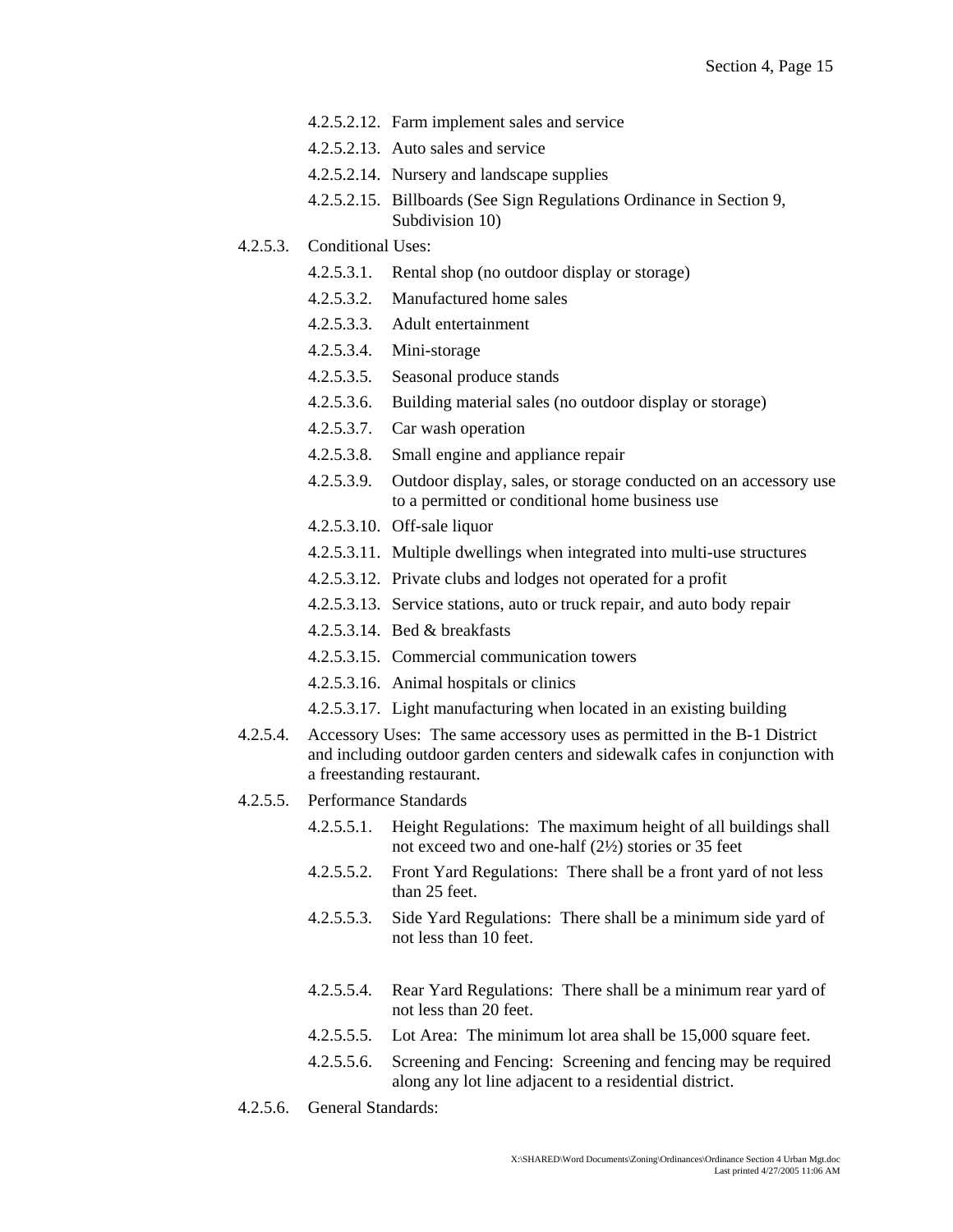- 4.2.5.6.1. Other standards and regulations related to signs are set forth in Section 9, Subdivision 10.
- 4.2.6. Light Industry District (I-1) *(Adopted March 3, 1998*)
	- 4.2.6.1. Purpose: This district is intended to provide for light industrial and commercial uses that may be suitably located in areas of relatively close proximity to non-industrial development. Industries that pose problems of air or noise pollution, odor, vibration, smoke, liquid or solid wastes, heat, glare, dust, or other adverse influences will be restricted from this district.
		- 4.2.6.1.1. All site plans must meet satisfactory approval with the county engineer or local road authority regarding road access.
		- 4.2.6.1.2. All facilities must be able to ensure adequate sewer and water systems according to state and local regulations.

#### 4.2.6.2. Permitted Uses:

- 4.2.6.2.1. Research laboratory
- 4.2.6.2.2. Trade school
- 4.2.6.2.3. Machine shop
- 4.2.6.2.4. Paint mixing
- 4.2.6.2.5. Bus terminal and maintenance garage
- 4.2.6.2.6. Warehouse and mini-storage warehouse
- 4.2.6.2.7. Laboratory
- 4.2.6.2.8. Essential services
- 4.2.6.2.9. Governmental and public utility building and structure
- 4.2.6.2.10. Blacksmith, welding, or other metal shop
- 4.2.6.2.11 Bottling establishment
- 4.2.6.2.12. Building material sales and storage
- 4.2.6.2.13. Commercial communications towers
- 4.2.6.2.14. Light manufacturing
- 4.2.6.2.15. Dry cleaning establishment and laundry
- 4.2.6.2.16. Animal clinic
- 4.2.6.2.17. Contractor shop
- 4.2.6.2.18. Automobile repair and auto body shop
- 4.2.6.2.19. Truck and freight terminal and maintenance garage
- 4.2.6.2.20. Electric light or power generating station, electrical service shop
- 4.2.6.2.21. Engraving, printing, and publishing
- 4.2.6.2.22. Medical, dental, and optical laboratory
- 4.2.6.2.23. Wholesale business and office establishment
- 4.2.6.2.24. Greenhouse

#### 4.2.6.3. Accessory Uses:

- 4.2.6.3.1. All permitted accessory uses as allowed in the "B-1" District
- 4.2.6.3.2. Buildings temporarily located for purposes of construction for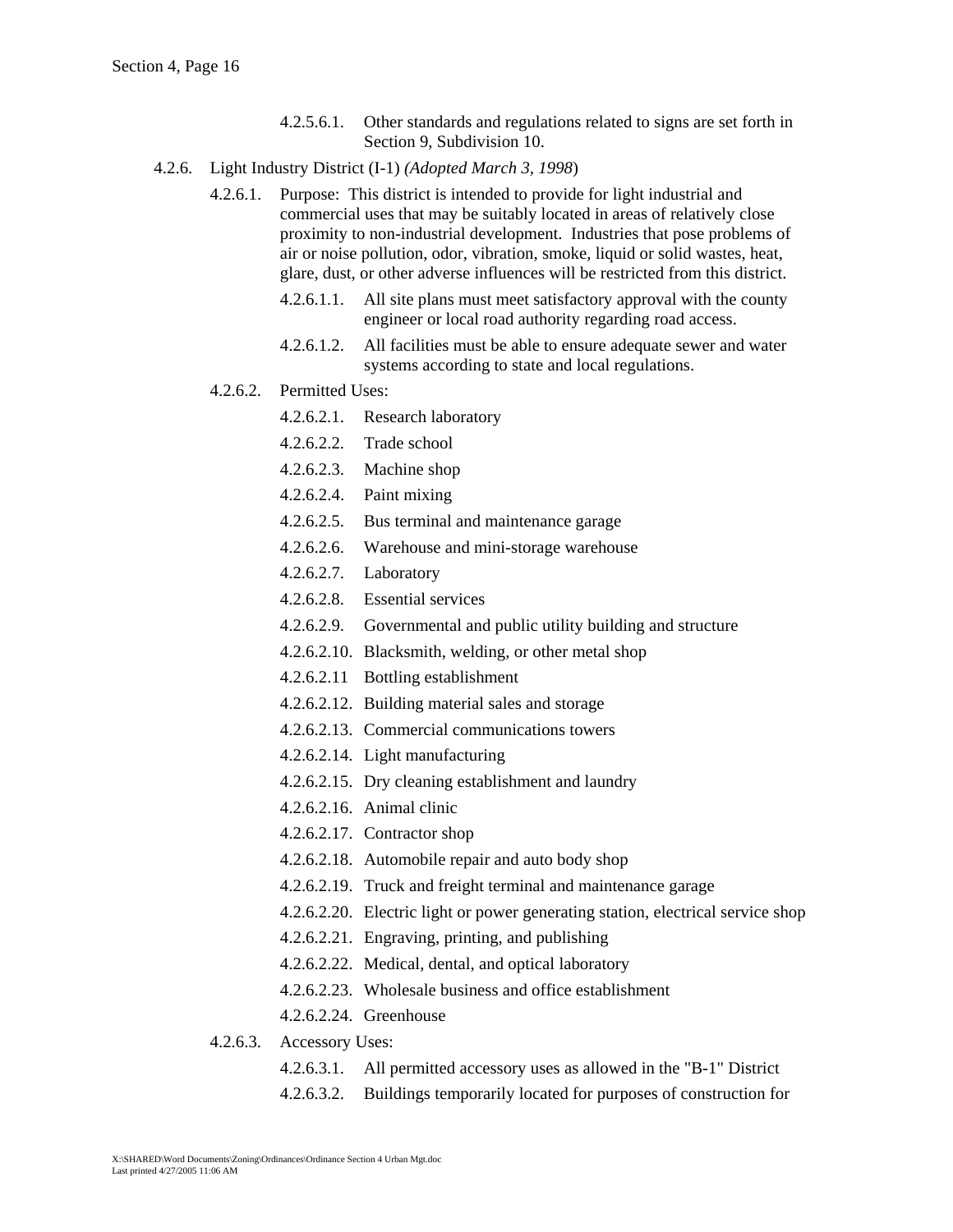#### the construction period only

#### 4.2.6.4. Conditional Uses:

- 4.2.6.4.1. Open or outdoor service, sales and rental as a principal or an accessory use and including sales in or from motorized vehicles, trailers, or wagons
- 4.2.6.4.2. Fuel tank and LP gas storage
- 4.2.6.4.3. Open and outdoor storage as an accessory use
- 4.2.6.4.4. Farm implement sales and service
- 4.2.6.4.5. Manufactured home sales
- 4.2.6.4.6. Automobile sales and service
- 4.2.6.4.7. Outdoor animal clinic pens and animal kennels
- 4.2.6.4.8. Car wash
- 4.2.6.4.9. Food processing manufacture
- 4.2.6.4.10. Commercial communications towers
- 4.2.6.4.11. Adult entertainment
- 4.2.6.5. Performance Standards:
	- 4.2.6.5.1. Height Regulations: The maximum height of all buildings shall not exceed 50 feet
	- 4.2.6.5.2. Front Yard Setback:
		- 4.2.6.5.2.1. There shall be a minimum front yard of not less than 30 feet.
		- 4.2.6.5.2.2. Any lot which abuts or adjoins a residential district shall require a front yard setback of not less than 50 feet.
		- 4.2.6.5.2.3. Where a lot is located at the intersection of two or more roads or highways, there shall be a front yard setback on each road or highway side of each corner lot. No building shall project beyond the front yard line of either road.
		- 4.2.6.5.2.4. Fencing and screening may be required along lot lines adjacent to residential districts.
	- 4.2.6.5.3. Side Yard Regulations:
		- 4.2.6.5.3.1. There shall be a minimum side yard of not less than 10 feet.
		- 4.2.6.5.3.2. Any lot which abuts or adjoins a residential district not bordered by a street or alleyway shall require a side yard of not less than 50 feet.
	- 4.2.6.5.4. Rear Yard Regulations:
		- 4.2.6.5.4.1. There shall be a minimum rear yard of not less than 15 feet.
		- 4.2.6.5.4.2. Any lot which abuts or adjoins a residential district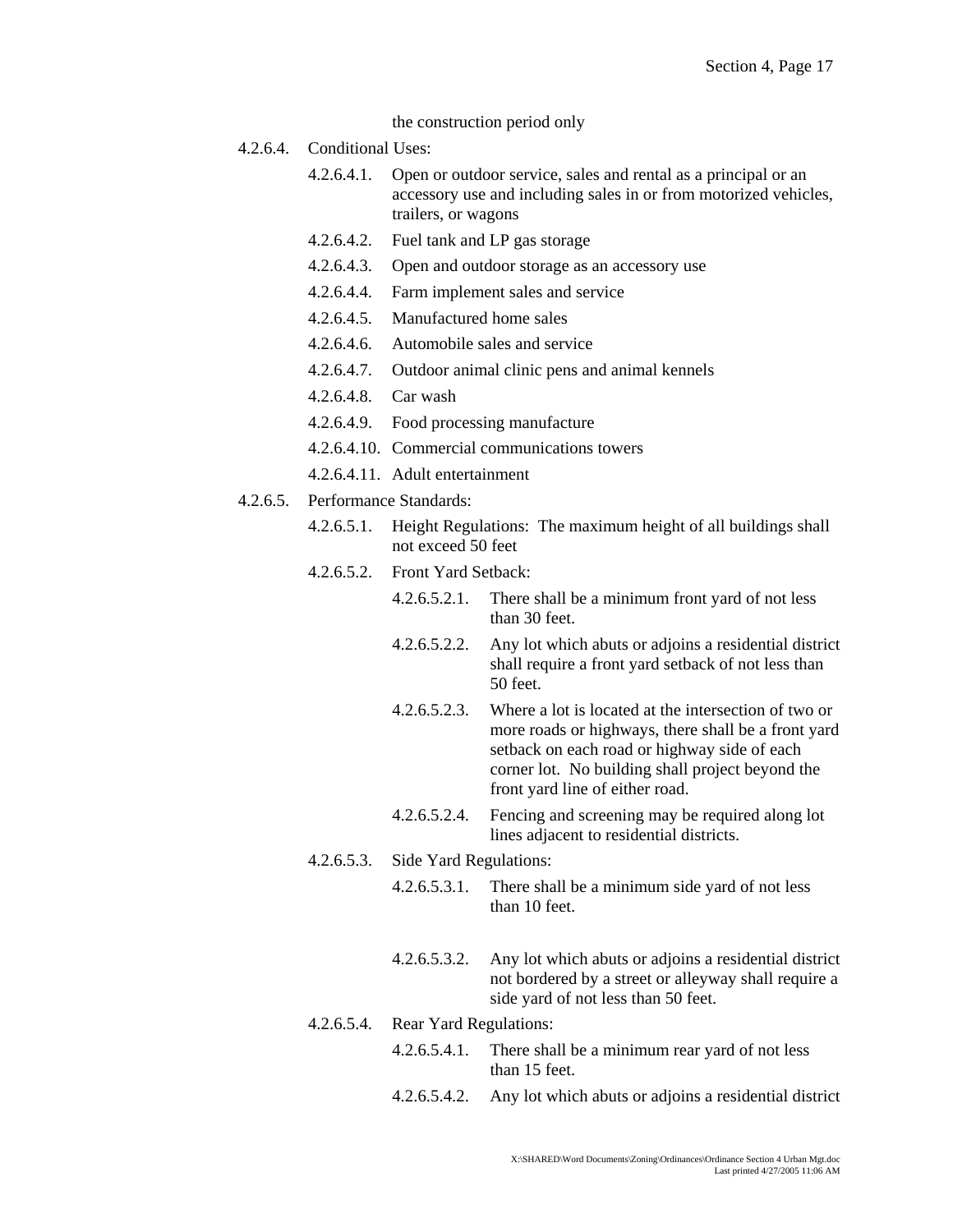not bordered by a street or alleyway shall require a rear yard of not less than 50 feet.

- 4.2.6.5.5. Lot Area: The minimum lot area shall be 20,000 square feet.
- 4.2.6.5.6. General Regulations: Standards and regulations related to signs are set forth in Section 9, Subdivision 10.
- 4.2.6.5.7. Lot Width & Depth Regulations: There shall be a minimum lot width of not less than 100 feet and a minimum lot depth of not less than 200 feet.
- 4.2.7. Heavy Industry District (I-2) *(Adopted March 3 and 17, 1998)* 
	- 4.2.7.1. Purpose: This district is created to allow general industry to locate in designated areas of the county.
		- 4.2.7.1.1. All site plans must meet satisfactory approval with the county engineer or local road authority regarding road access.
		- 4.2.7.1.2. All facilities must be able to ensure adequate sewer and water systems according to state and local regulations.
	- 4.2.7.2. Permitted Uses:

Any use permitted in the "I-1" Light Industry District.

4.2.7.3. Accessory Uses: All permitted accessory uses allowed in an "I-1" Light Industry District.

4.2.7.3.1. Open storage (secondary use) of any type.

#### 4.2.7.4. Conditional Uses:

- 4.2.7.4.1. Auto wrecking, junk yard, used auto parts (open storage), and similar uses
- 4.2.7.4.2. Concrete ready-mix plants and asphalt plants
- 4.2.7.4.3. Refuse and garbage disposal
- 4.2.7.4.4. Commercial stockyards and slaughtering of animals
- 4.2.7.4.5. Extracting, processing, and storage of sand, gravel, stone, or other raw materials
- 4.2.7.4.6. Recycling centers and impound lots
- 4.2.7.4.7. Outdoor storage of vehicles or materials or open sales lots
- 4.2.7.4.8. Manufacturing and industrial uses not defined in I-1 District
- 4.2.7.4.9. Commercial communications towers
- 4.2.7.5. Performance Standards:
	- 4.2.7.5.1. Height Regulations: No building shall hereafter be erected or structurally altered to exceed 50 feet in height.
	- 4.2.7.5.2. Front Yard Regulations:
		- 4.2.7.5.2.1. There shall be a minimum front yard of not less than 50 feet.
		- 4.2.7.5.2.2. Any lot which abuts or adjoins a residential district shall require a front yard of not less than 50 feet.
		- 4.2.7.5.2.3. Where a lot is located at the intersection of two or more roads or highways, there shall be a front yard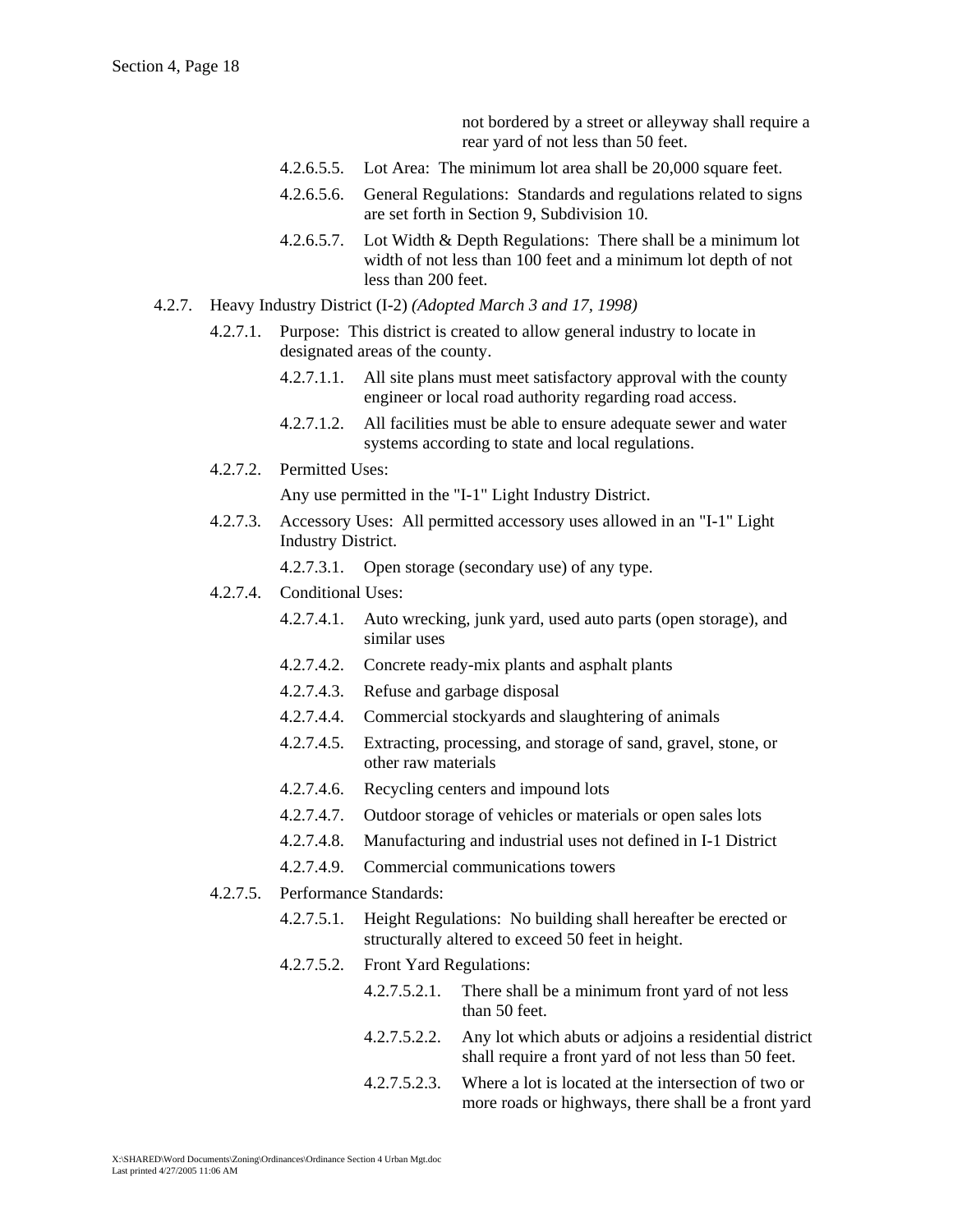setback on each road or highway side of each corner lot. No building shall project beyond the front yard line of either road.

### 4.2.7.5.3. Side Yard Regulations:

- 4.2.7.5.3.1. There shall be a minimum side yard of not less than 50 feet.
- 4.2.7.5.3.2. Any lot which abuts or adjoins a residential district shall require a side yard of not less than 50 feet.
- 4.2.7.5.4. Rear Yard Regulations:
	- 4.2.7.5.4.1. There shall be a minimum rear yard of not less than 15 feet.
	- 4.2.7.5.4.2. Any lot which abuts or adjoins a residential district shall require a rear yard of not less than 50 feet.
- 4.2.7.5.5. Lot Area: The minimum lot area shall be 20,000 square feet.
- 4.2.7.5.6. Lot Width and Depth Regulations: There shall be a minimum lot width of not less than 100 feet and a minimum lot depth of not less than 200 feet.
- 4.2.7.5.7. Screening and Fencing: The county may require total screening or fencing of industrial uses to prevent visual blight, especially on side and rear yards which face residential or agricultural districts.
- 4.2.7.5.8. General Regulations: Other regulations related to signs are set forth in Section 9, Subdivision 10.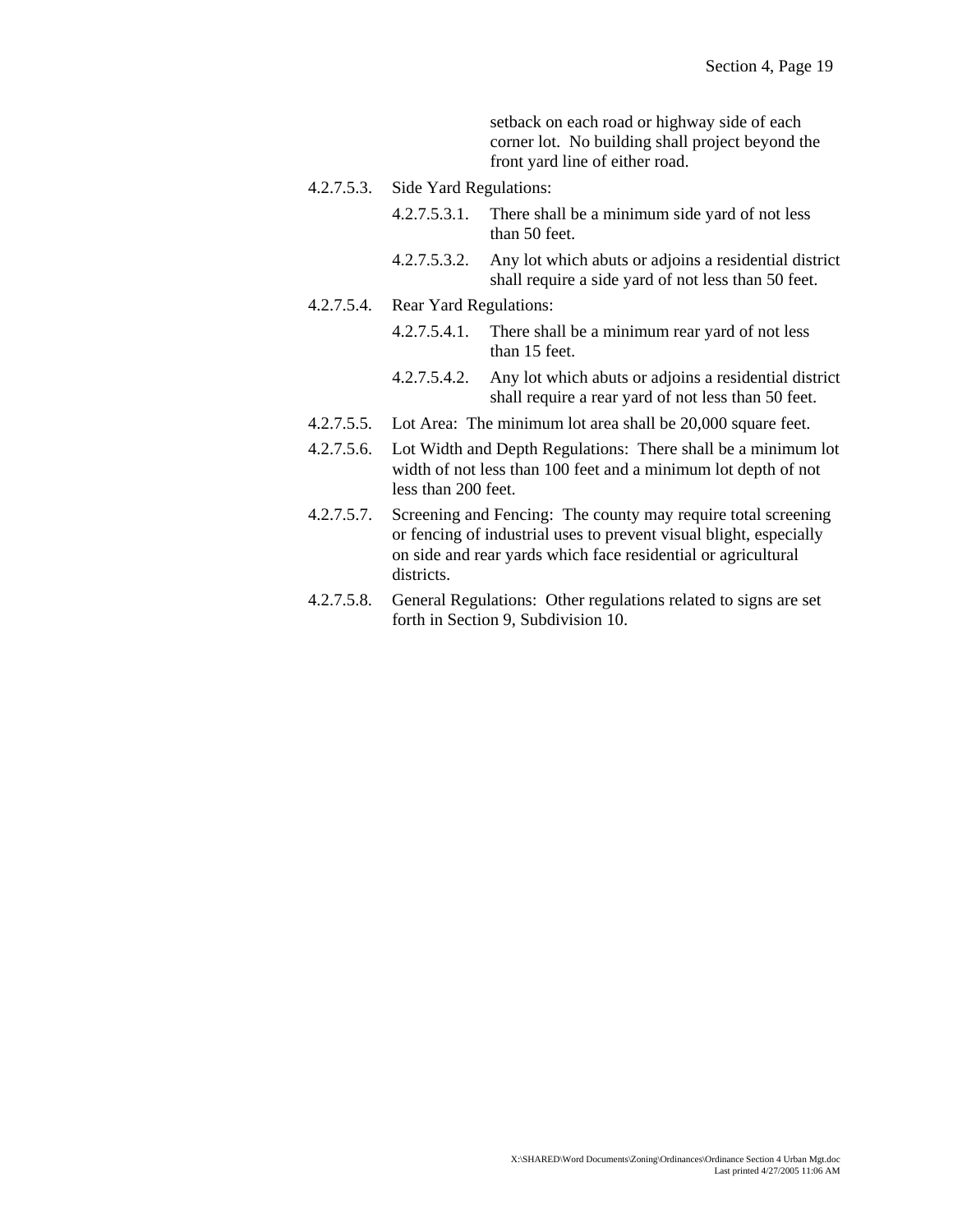Section 4, Page 20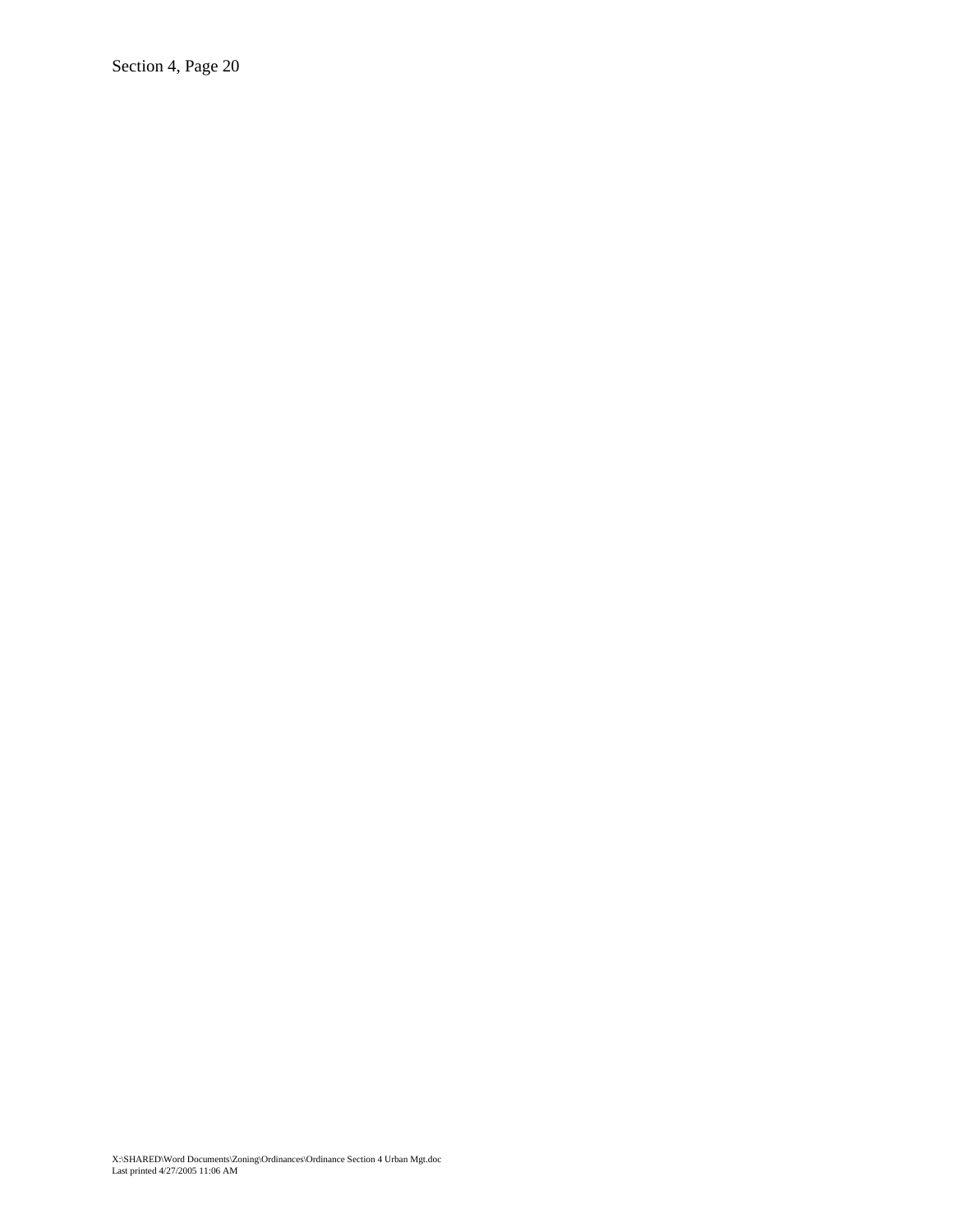## **4.3. Subdivision 3 — Guidelines for "Pre-Code" Manufactured (Mobile) Homes (Adopted December 20, 1995)**

These are homes prior to HUD CFR 3280 Standards, effective June 15, 1976, or built prior to individual states inspection and certification in accordance with ANSI STANDARDS A119.1, July 1, 1972.

This ordinance will permit "pre-code" manufactured (mobile) homes that only meet the following health and safety guidelines in accordance with HUD 3280 Standards.

## 4.3.1. Exits and Egress Windows

- 4.3.1.1. The home has at least one egress window in each bedroom that meets the minimum specification of HUD 3280.106 and .404 for manufactured homes. These standards require that the window be at least 22 inches in the horizontal or vertical least dimension and at least five square foot in area, the bottom of the window opening shall be not more than 36 inches above the floor, and that locks and latches which need to be operated to permit exiting not be located more than 54 inches above the finished floor. May also meet requirements of 1988 State Building Code and/or ANSI A119.1 1972.
- 4.3.1.2. The home is required to have two exterior exit doors located remote from each other as required in HUD 3280.105. These standards require single section manufactured homes have the doors not less than 12 foot center to center from each other, and multi-section manufactured home doors not less than 20 foot center to center from each other, measured in straight line direction regardless of length of path of travel between doors. One of the required exit doors must be accessible from the doorway of each bedroom without traveling more than 35 feet. Exterior swing door shall have a minimum 28 inch by 74 inch clear opening, and sliding glass doors shall have a 28 inch by 72 inch clear opening. Each exterior door other than screen/storm doors shall have a key-operated lock that has a deadlocking latch or a key-operated dead bolt with a passage latch, and locks shall not require the use of a key or special tool for operation from the inside of the home.
- 4.3.2. Flame Spread
	- 4.3.2.1. Walls and ceilings adjacent to or enclosing a furnace or water heater shall have an interior finish with flame spread rating not exceeding 25. Sealants and other trim materials two inches or less used to finish adjacent surfaces within these spaces are exempt from this provision provided all joints are supported by framing members or materials with a 25 or less flame spread rating. Combustible doors providing interior or exterior access to furnace and water heater spaces shall be covered with materials of limited combustion (i.e. 5/16 inch gypsum board, etc.) with the surface allowed to be interrupted for louvers ventilating the space. However, the louvers shall not be of materials of greater combustibility than the door itself (i.e., plastic louvers and a wooden door). Reference HUD 3280.203.
	- 4.3.2.2. Exposed interior finished adjacent (surfaces include vertical surfaces between range top and overhead cabinets and/or ceiling) shall have a flame speed rating not exceeding 50 as required by HUD 3280.203. Back splashes not exceeding 6 inches in height are exempted. Vertical clearance above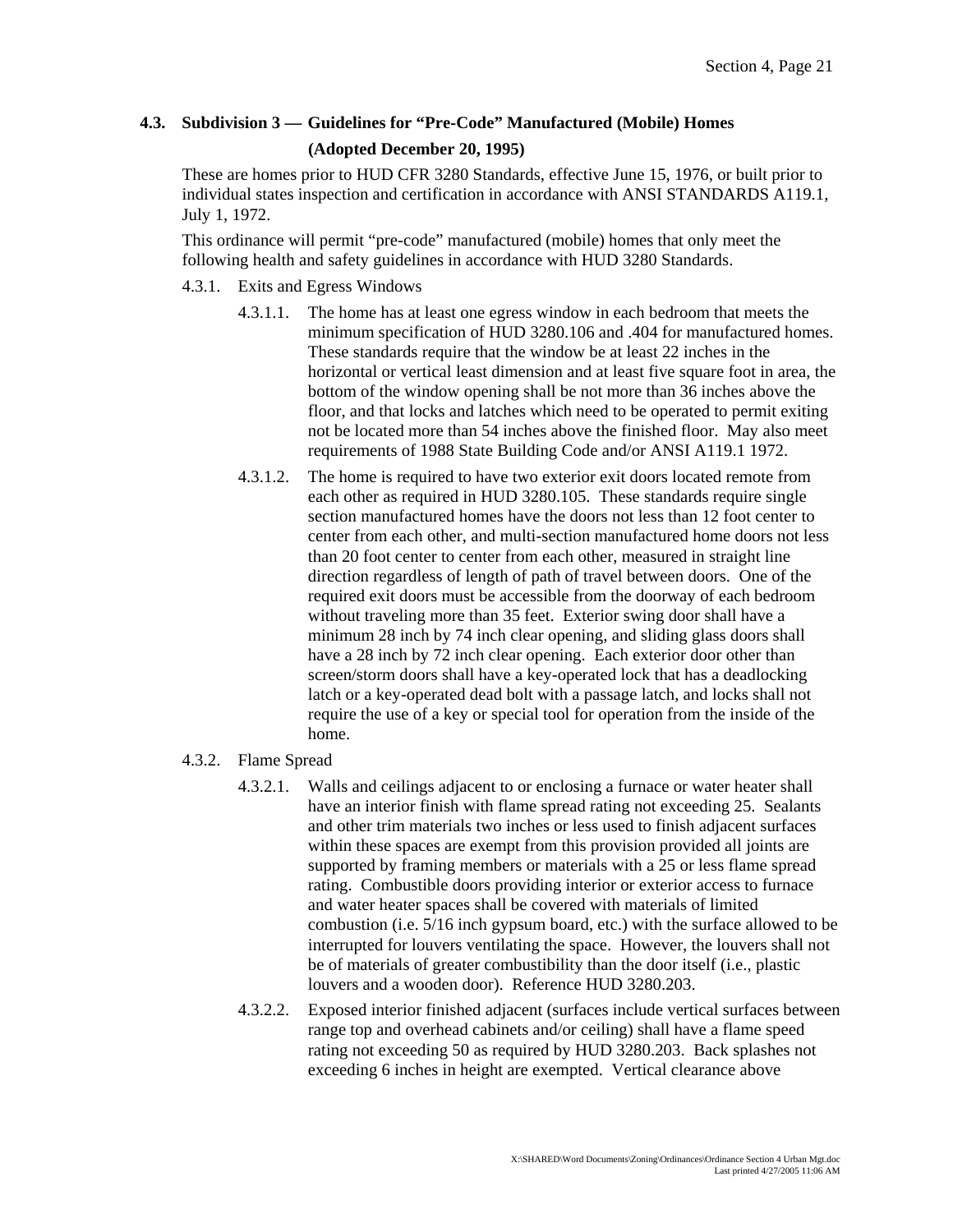cook tops and ranges shall be not less than 24 inches as required by HUD 3280.709.

- 4.3.3. Smoke Detectors
	- 4.3.3.1. A smoke detector shall be installed on any wall in the hallway or space communicating with each bedroom area between the living area and the first bedroom as required by HUD 3280.208. Homes with bedroom areas separated by any one or combination of common-use areas such as kitchen, dining room, living room, or family room (but not a bathroom or utility room) shall be required to have one detector for each bedroom area.
	- 4.3.3.2. Smoke detectors shall not have switches in the circuit to the detector between the over-current protection device protecting the branch circuit and the detector. The detector shall be attached to an electrical outlet box and connected by a permanent wiring method into a general electrical circuit. The detector shall not be placed on a branch circuit or any circuit protected by a ground fault circuit interrupter.
- 4.3.4. Solid Fuel Burning Stove and Fireplace
	- 4.3.4.1. Solid fuel-burning factory-built fireplaces and fireplace stoves may be used in manufactured (mobile) homes provided that they are listed for use in manufactured homes and installed as per their listing/manufacturer's instructions and minimum requirements of HUD 3280.710.
	- 4.3.4.2. A solid fuel-burning fireplace or fireplace stove shall be equipped with integral doors designed to close the fire chamber opening and shall include complete means for venting through the roof, a combustion air inlet, hearth extension, and means to securely attach the unit to the manufactured home structure.
		- 4.3.4.2.1. A listed factory-built chimney designed to be attached directly to the fireplace/fireplace-stove and equipped with, in accordance with the listing, a termination device and spark arrester shall be required. The chimney shall extend at least three feet above the part of the roof through which it passes and at least two feet above the highest elevation of any part of the manufactured home within ten feet of the chimney.
		- 4.3.4.2.2. An air intake assembly shall be installed in accordance with the terms of listings/manufacturers' instructions. A combustion air inlet shall conduct the air directly into the fire chamber and shall be designed to prevent material from the hearth dropping onto the area beneath the manufactured home.
		- 4.3.4.2.3. The hearth extension shall be of noncombustible material minimum 3/8 inch thick, shall extend a minimum 16 inches in from and eight inches beyond each side of of the fireplace/fireplace-stove opening. The hearth shall also extend over the entire surface beneath a fireplace stove and beneath an elevated or overhanging fireplace.

## 4.3.5. Support System

4.3.5.1. Pre-code homes built prior to June 15, 1976, are required to be installed (setup) to any generic installation standard that has been adopted and accepted by the authority having jurisdiction (i.e., NCSBCS ANSI A225) or individual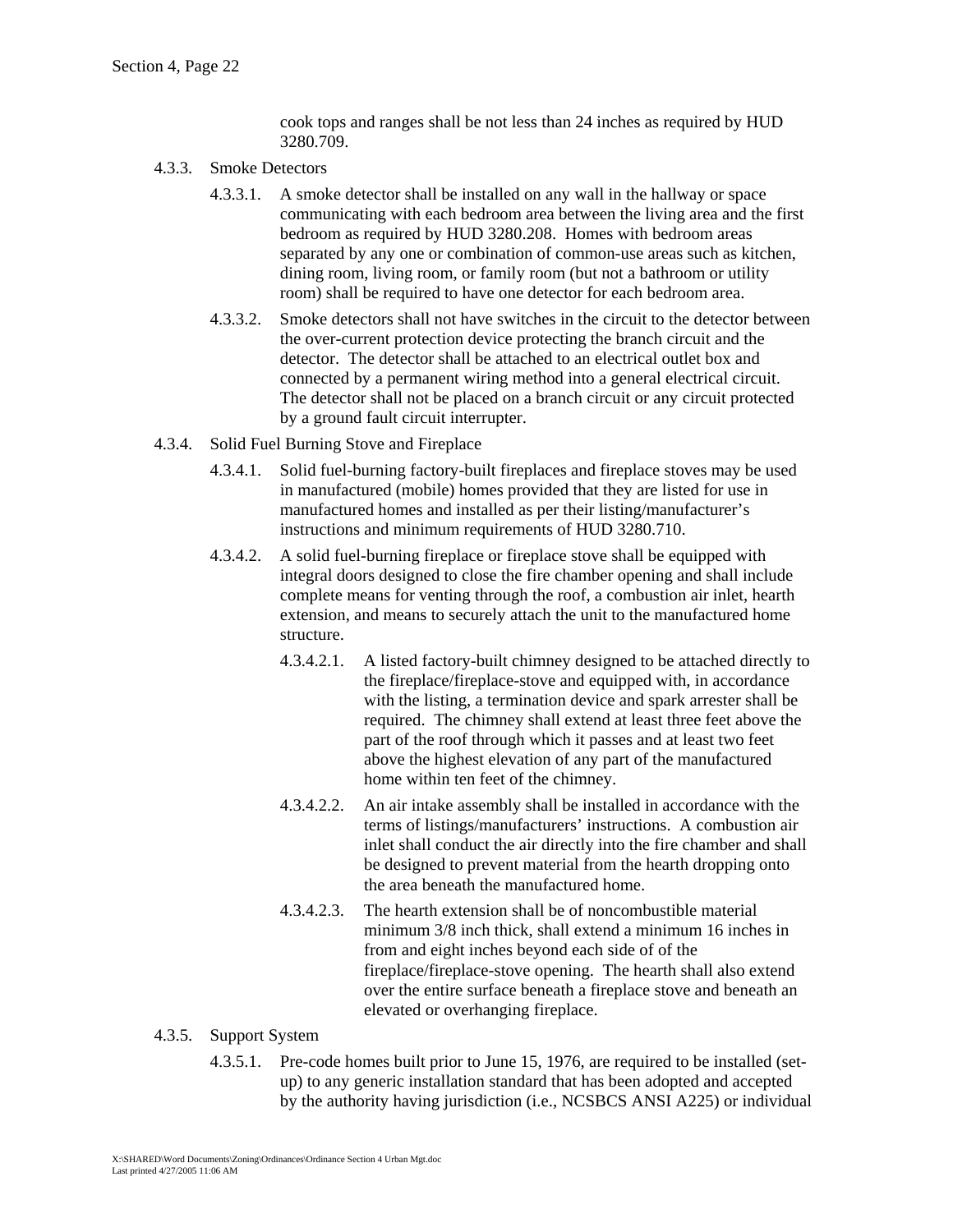standards developed by states; MSB Chapter 1350.

- 4.3.6. Aluminum Electrical Wiring
	- 4.3.6.1. All electrical systems shall be tested for continuity to assure that metallic parts are properly bonded, tested for operation to demonstrate that all equipment is connected and in working order, and a polarity check to determine that connections are proper. The electrical system shall be properly protected for the required amperage load. If the unit is of aluminum conductors, all receptacles and switches rated 20 amperes or less directly connected to the aluminum conductor shall be marked CO/ALR. Exterior receptacles other than heat tape receptacles shall be of the ground fault circuit interrupter (GFI) type. Conductors of dissimilar metals (copper/aluminum/ or copper clad aluminum) must be connected in accordance with NEC Section 110.14.

#### 4.3.7. Replacement Furnaces and Water Heaters

- 4.3.7.1. If the manufactured (mobile) home has had or is to receive a replacement furnace or water heater, it shall be listed for use in a manufactured (mobile) home. Vents, roof jacks, and chimneys necessary for the installation shall be listed for use with the furnace or water heater.
- 4.3.7.2. The furnace and water heater shall be secured in place to avoid displacement. Every furnace and water heater shall be accessible for servicing and/or replacement.
- 4.3.7.3. Furnaces and water heaters shall be installed to provide complete separation of the combustion system from the interior atmosphere of the manufactured home as required by HUD 3280.709.
	- 4.3.7.3.1. Installation of direct vent system (seal combustion system) furnace and water heater.
	- 4.3.7.3.2. Installation of furnace and water heater within enclosures which separate the furnace and water heater venting system from the atmosphere of the home. There shall be no doors, grills, removable access panels, or other openings into the enclosure from the inside of the manufactured home. All openings for ducts, piping, wiring, etc., shall be sealed.
- 4.3.7.4. The floor area in the water heater area shall be free from damage from moisture, etc., to assure that the floor will support the weight of the water heater and water contained within.
- 4.3.8. Gas Lines/Testing
	- 4.3.8.1. The unit's gas piping shall be tested with the appliance valves removed from the piping and capped at those areas. The piping shall withstand a pressure of at least 6 inches mercury or 3 psi gauge for a period of not less than 10 minutes without showing any drop in pressure. Pressure shall be measured with a mercury manometer or a slope gauge calibrated so as to read in increments of not greater than 1/10 pound or equivalent device. The source of normal operating pressure shall be isolated before the pressure test is made. After the appliance connections are reinstalled, the piping system and connections shall be tested with line pressure of not less than 10 inches nor more than 14 inches water column air pressure. The appliance connections shall be tested for leakage with soapy water or bubble solution.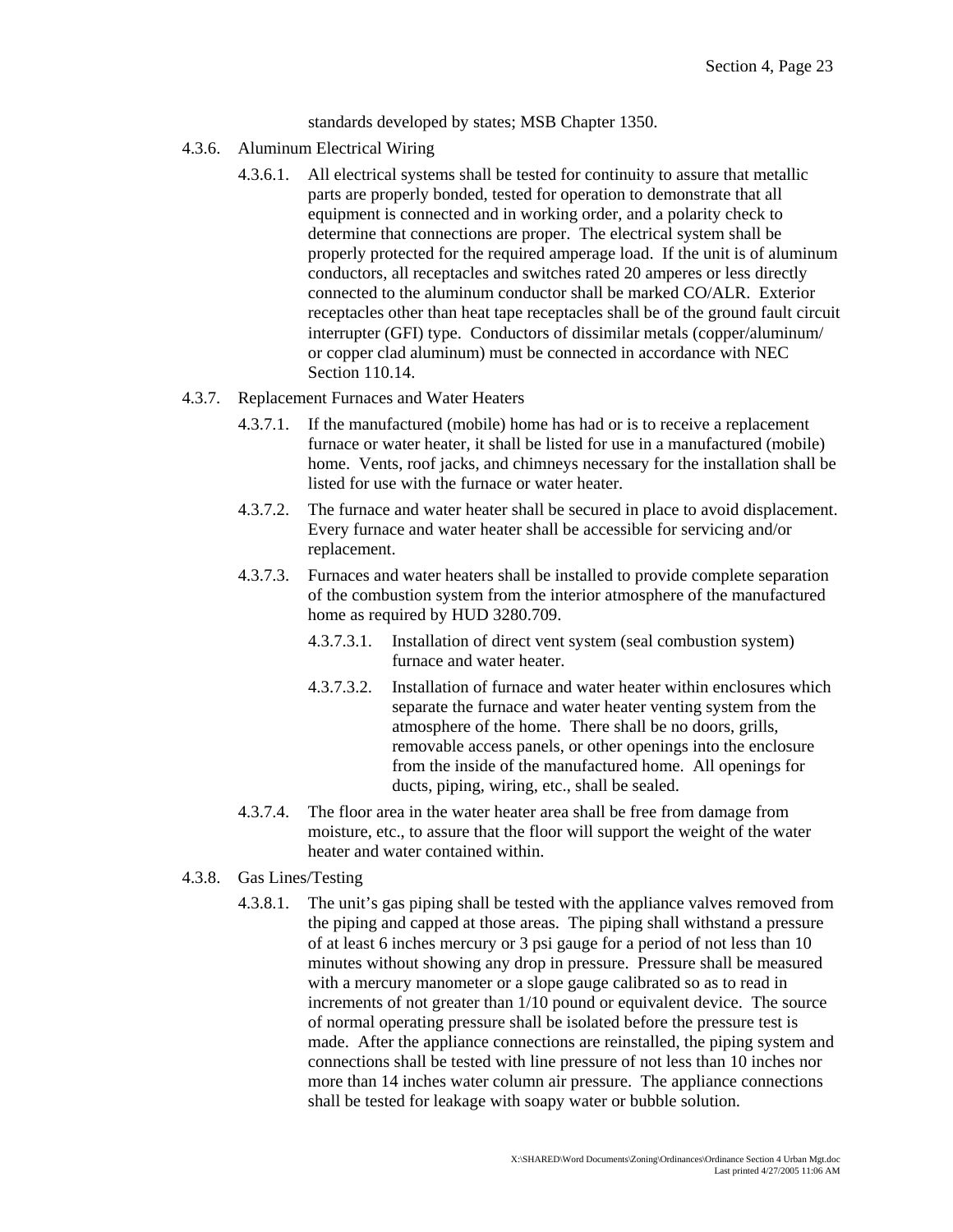## **4.4. Subdivision 4 — Mobile Home Parks and Recreational Camping Areas (Amended December 20, 1995)**

- 4.4.1. The proposed site shall offer an existing safe and continuing water supply, safe sewage disposal, electricity, on-site parking space equal to one space for each mobile home or recreational camping spot, garbage and trash disposal facilities, and safe entrance and exit to public roads in the event of emergencies.
- 4.4.2. All mobile home parks and recreational camping areas constructed after the adoption of this ordinance shall comply to Minnesota Statutes Chapter 327, Sections 327.10- 327.28, laws regulating mobile home parks and recreational camping areas, and Chapter 13, MHD 187-197, Minnesota State Board of Health Regulations governing mobile home parks and recreational camping areas.
- 4.4.3. Definitions:
	- 4.4.3.1. Campground The term "campground" means an area accessible by vehicle and containing campsites or camping spurs for tents and trailer camping.
	- 4.4.3.2. Essential Services The term "essential services" shall mean overhead or underground electrical, gas, steam, or water transmission or distribution systems and structures, or collection, communication, supply, or disposal systems and structures, used by the public utilities, rural electric cooperatives, or governmental departments or commissions or as are required for protection of the public health, safety, or general welfare, including towers, poles, wires, mains, drains, sewers, pipes, conduits, cables, fire alarm boxes, police call boxes, and accessories in connection therewith, but not including buildings.
	- 4.4.3.3. Mobile Home Park The term "manufactured home (mobile home)" is defined as a factory-built structure or structures equipped with the necessary service connections and made so as to be readily movable as a unit or units on its or their own running gear and designed to be a relocatable structure or structures used for any occupancy without a permanent foundation. The phrase "without a permanent foundation" indicates that the support system is constructed with the intent that the mobile home placed thereon will be moved from time to time at the convenience of the owner. The term "mobile home park" is defined as any site, lot, field, or tract of land under single ownership, designed, maintained, or intended for the placement of two (2) or more occupied mobile homes. "Mobile home park" shall include any buildings, structure, vehicle, or enclosure intended for use as part of the equipment of such mobile home park.
	- 4.4.3.4. Open Space Recreation Uses The term "open space recreation uses" means recreation uses particularly oriented to and utilizing the outdoor character of an area; including hiking and riding trails, primitive campsites, campgrounds, waysides, parks, and recreational areas.
	- 4.4.3.5. Primitive Campsites The term "primitive campsites" shall mean an area that consists of individual remote campsites accessible only by foot or water.
- 4.4.4. Applications for a Mobile Home Park or Recreational Camping Area:
	- 4.4.4.1. Application to establish a mobile home park or recreational camping facility shall follow the procedure set in Section 2 for conditional uses.
	- 4.4.4.2. In addition to the requirements of 4.4.4.1., immediately above, an applicant for a mobile home park or recreational camping facility shall submit a plan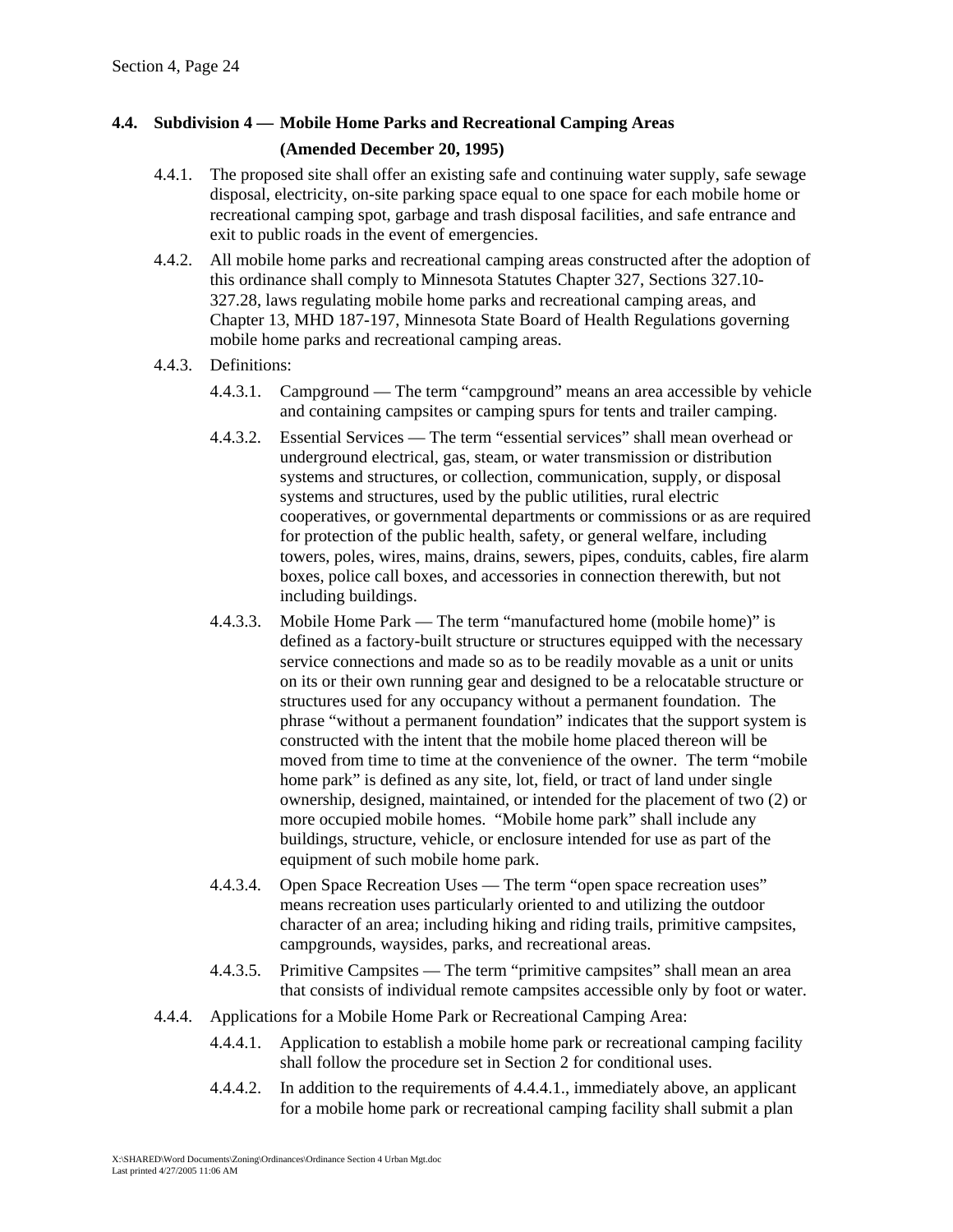for the proposed park or facility for review by the planning commission and board of county commissioners. The plan shall include the name and address of the developer, the legal description and post office address of the property, and a general description of the construction schedule, and shall be accompanied by plans which show the following:

- 4.4.4.2.1. Location and size of the park;
- 4.4.4.2.2. Location and size of all lots, storage areas, recreation areas, central laundry areas, central refuse disposal, roadways, parking spaces, and all setback dimensions;
- 4.4.4.2.3. Detailed landscaping plans;
- 4.4.4.2.4. Location and width of sidewalks, if required by the county engineer or planning commission;
- 4.4.4.2.5. Plans for sanitary sewage disposal, surface drainage, water systems, electrical service, telephone service, gas service, street lighting, sidewalks, streets, entrances, and access to existing streets;
- 4.4.4.2.6. The method of disposing of garbage and refuse;
- 4.4.4.2.7. Description of maintenance procedures and grounds supervision;
- 4.4.4.2.8. Such other information as may be required or requested by the zoning administrator or planning commission.
- 4.4.5. Design Standards Mobile Home Parks; Recreational Camping Areas
	- 4.4.5.1. A park shall be capable of providing at least twenty (20) fully developed lots. Existing parks are exempt from this provision.
	- 4.4.5.2. All homes shall be connected to central sewer and water through a central water supply and sanitary sewer distribution system. All water and sewer systems shall be constructed in accordance with plans and specifications approved by the county engineer. All water systems shall provide an adequate water supply and number of hydrants for firefighting as per the Uniform Fire Code.
	- 4.4.5.3. All streets and lots shall be numbered in accordance with a standard numbering policy as approved by the zoning administrator. The house or lot numbers for each home shall be clearly marked for ease of visibility from the street or roadway.
	- 4.4.5.4. All parks shall be required to have one (1) or more recreational areas which shall be easily accessible to all park residents. Recreational areas shall be so located as to be free of traffic hazards and shall, where the topography permits, be centrally located. These recreational areas shall be subject to approval by the planning commission. All equipment installed in such an area shall be owned and maintained by the owner or operator at his own expense.
	- 4.4.5.5. All utilities shall be underground. Plans for the disposal of surface storm water shall be approved by the county engineer; such water shall be retained on the site, if possible. If a connection is made to an in-place public system, a connection fee or assessment may be charged for this service.
	- 4.4.5.6. Park exterior boundary lines shall be screened by trees, shrubs, or fences. Such boundary areas shall be at least twenty (20) feet wide. Existing parks